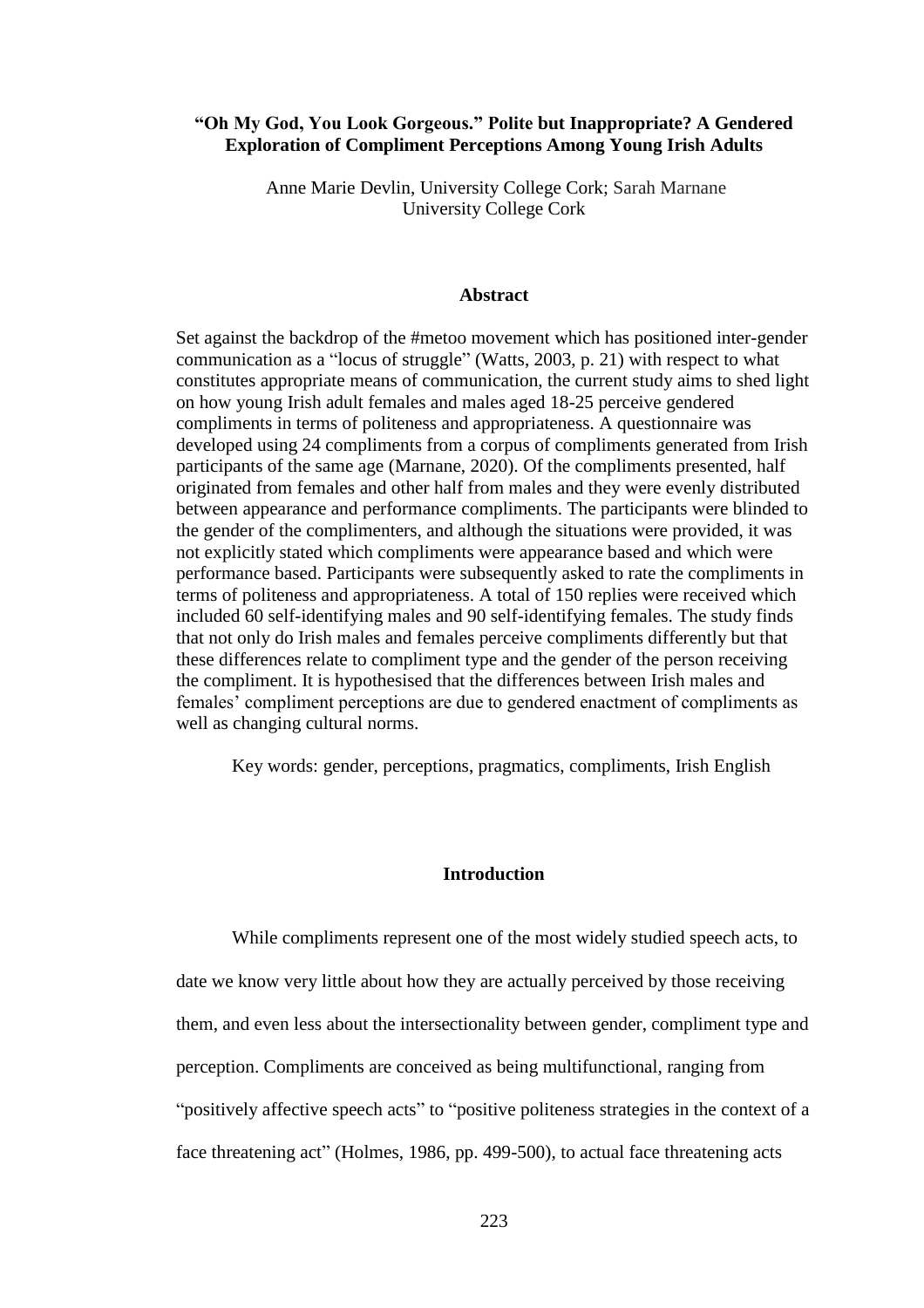(FTAs). The very act of complimenting has been shown to be an "awkward", "risky" or even "dangerous" (Miles, 1994, p. 120) undertaking, whereby the complimenter runs the risk of insulting or even harassing the complimentee through engaging in a speech act that constitutes a high risk of mismatch between the intended message of the speaker and the perception of the hearer. This risk is even more accentuated when the interaction occurs between different genders. In light of the above, this study illuminates, using the metrics of politeness and appropriateness, the interplay between gender and compliment type. It focuses on a clearly defined demographic of young Irish adults and aims to shed light on this under-researched field of study within the context of Irish English.

# **Literature Review**

### **Compliments**

Bublitz and Norrick (2011) posit that pragmatics is broadly seen as the "scientific study of all aspects of linguistic behaviour [and is] fundamentally concerned with communicative action in any kind of context" (p. 4). Central to the concept of "communicative action" is the speech act. While compliments as speech acts have been widely researched within pragmatics, the definition of a compliment varies within the literature. Wolfson (1983) describes compliments as "social lubricants", which enable us to "create or maintain rapport" (p. 86). Herbert (1986) defines them as "expressions of good will" (p. 76) and good relations with others while according to Brown and Levinson (1987), compliments can also be considered face threatening acts (FTAs) as they can be interpreted as insults, as ironic, or as expressions of envy. Indeed, compliments can serve as both a mechanism for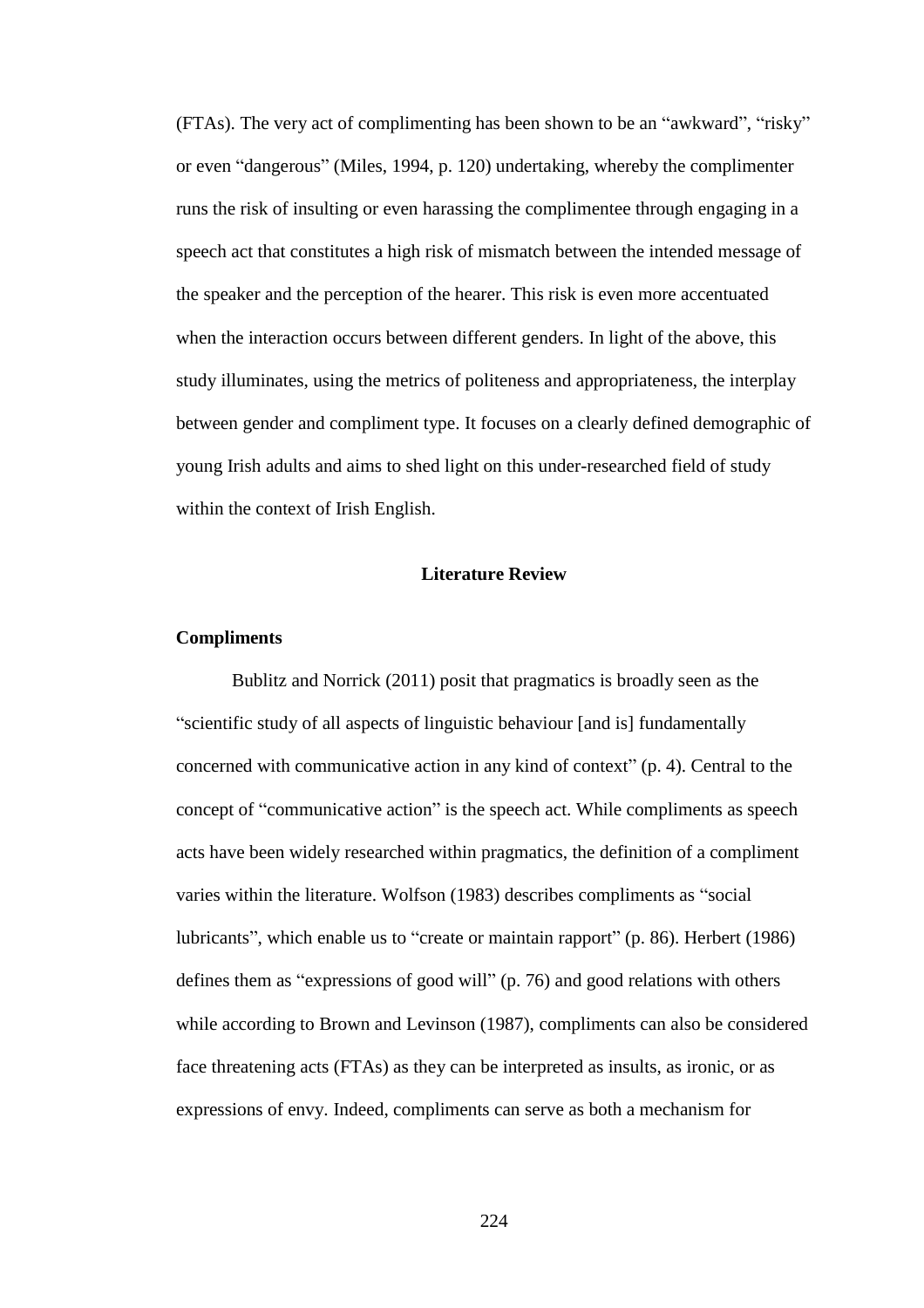creating rapport and as a threat to face, depending on the intent of the speaker and the perception of the hearer.

Holmes (1986) posits that compliments have three primary functions. Firstly, compliments can act as "positively affective speech acts [which] serve to increase or consolidate solidarity between people" (p. 499). Secondly, they can act as "positive politeness strategies [where] the speaker provides positive redress for the FTA" (Holmes, 1986, p. 500). Finally, compliments can function solely as FTAs. Holmes (1986) suggests two reasons for this: first, compliment responses which "take the form of rejections or evasions of credit [may point] to the fact that the compliment was experienced as an FTA" (p. 501) and second, a compliment may be "experienced as face threatening in that it assumes greater solidarity or intimacy between the participants than the recipient feels comfortable with" (p. 501).

In addition to their inherent multifunctionality, compliments can be operationalised in different ways based on various influencing factors. Among other factors, Chen (2010) posits that the gender of the complimenter and the complimentee is a major factor in complimenting. Gender is influential in determining "what one will compliment [their] complimentee on, how that compliment is going to be delivered linguistically, and sometimes even whether to pay the compliment at all in the first place" (2010, pp. 93-94).

## **Compliments and Gender**

In a seminal study investigating gender-based differences in compliments and compliment responses in a New Zealand context, Holmes (1988) tentatively suggests "that women tend to use and perceive compliments as solidarity signals, while men are more likely to experience them as FTAs" (p. 462). As evidence of this, the author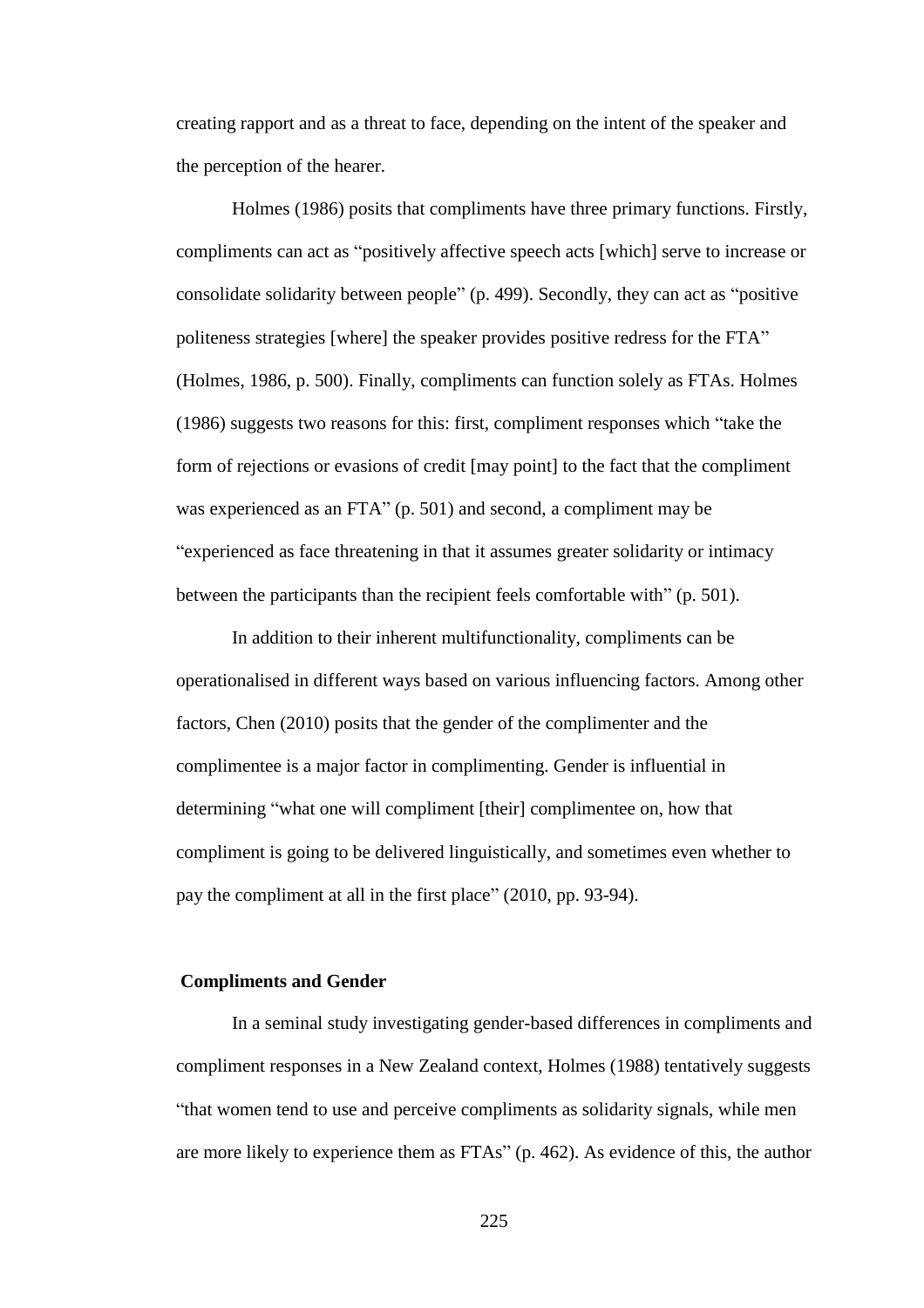proposes five key assumptions about male and female compliment giving that are of relevance here: that "women compliment each other more often than they compliment men or than men compliment each other"; "women strengthen the positive force of the compliment more often than men"; "men attenuate or hedge the force of the compliment more often than women"; "women compliment each other on appearance more often than on any other topic"; and finally, "women of higher status are more likely to receive compliments than higher status men" (pp. 462-463).

While many of these assumptions have been corroborated by subsequent studies (Alqarni, 2017; Bolton, 1994; Herbert, 1990; Fuchs, 2017; Miles, 1994; Qanbar, 2012; Sun, 2013; Wu, 2008), the first—i.e. that women make and give more compliments than men, has been refuted when studying young adults (Rees-Miller, 2011). Evidence posited for the assumptions include compliments serving as markers of solidarity among females (Holmes, 1988), "social norms [which] place greater emphasis on appearance for females and skills for males" (Parisi & Wogan, 2006, p. 21), women's preferential use of the personal pronoun "I" (Sun, 2013) and men's reluctance to compliment other men so as "not to send the wrong signals" (Paulston & Tucker, 2003, p. 189).

# **Compliment Perceptions and Gender**

Miles (1994) acknowledges that while research into compliment giving and compliment responding is abundant, "little has been published on the reasons this speech act is both used and perceived so differently by the two sexes" (p. 92). According to the author, the differences in male and females complimenting perceptions can be attributed to the fact that "the degree of anxiety associated with compliments seems much greater for men than for women" (p. 120) from the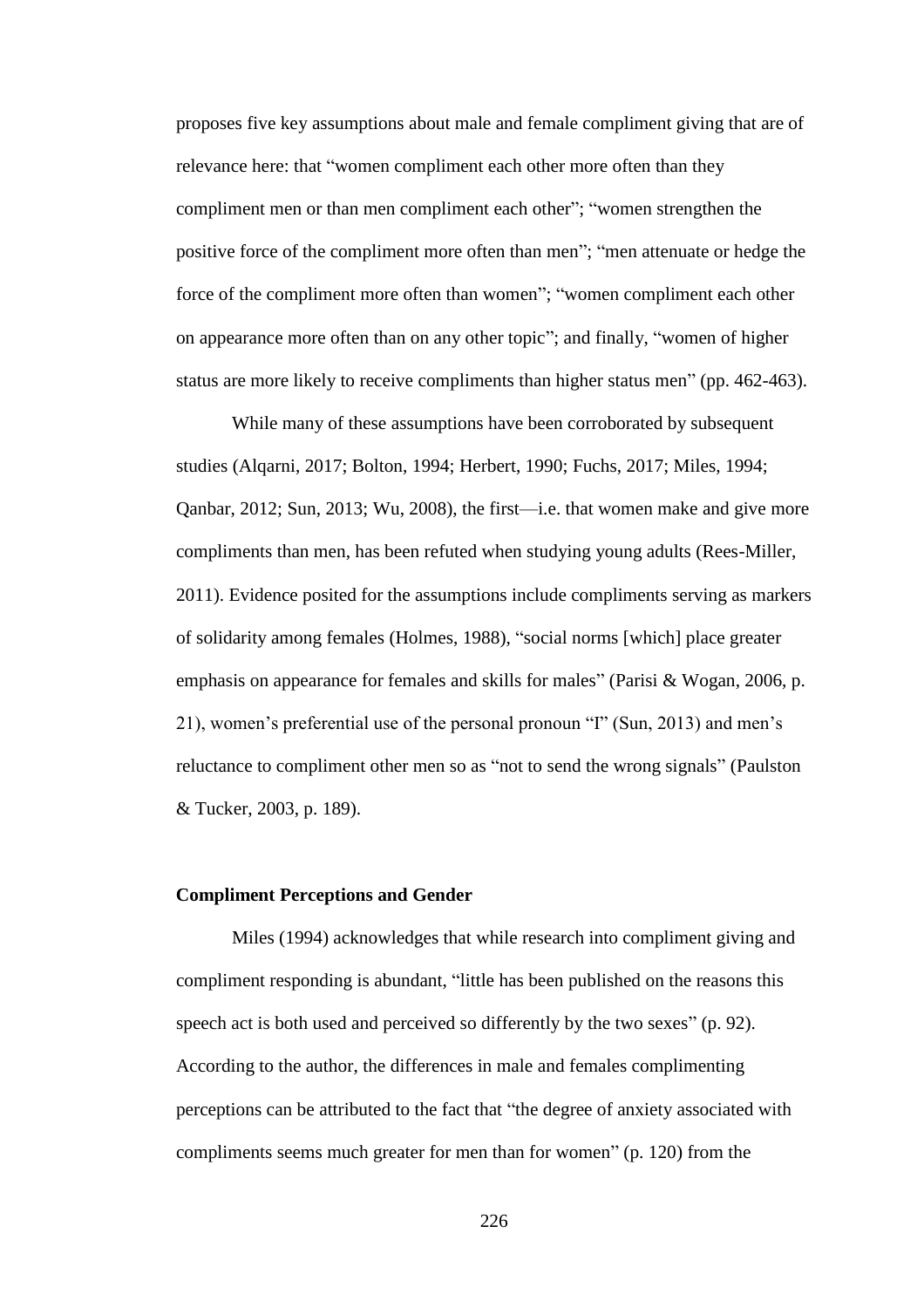perspective of both the speaker and the hearer. By way of explanation, Miles (1994) postulates that "perhaps the greatest threat that some men perceive from compliments is the danger that compliments will undercut their traditional image of masculinity" (p. 122). Men fear that they may be perceived as feminine or even homosexual if they offer compliments too often or in the wrong situation. Females, on the other hand, report using compliments to "connect" and to "make the person happy" (Miles, 1994, p. 126), confirming the idea that women perceive compliments as "rapport enhancing" (Miles, 1994, p. 126).

While Miles (1994) focuses on the influence of gender on compliment perceptions, research also suggests that male and female compliment perceptions may also be influenced by context. Following McMillan (2013), the workplace can be an influential factor. According to the author, in this context, females perceive appearance compliments (ACs) from males as more harassing than other females, while males perceive ACs from other males as more harassing than from females. In contrast, Gao et al. (2017) have found that in a romantic context "compliments targeting appearance increased male attractiveness [for females] more than possessions" (p. 1). The research highlights that while gender is a major influencing factor on compliment perceptions, it is often mitigated by contextual factors.

Additionally, cultural differences may be a factor in compliment perceptions. Herbert and Straight (1989), who "examine subjective judgements offered by two cultural groups" (p. 35), have found that Americans exhibit high compliment offering but low compliment accepting and vice versa for South Africans. However, research into compliment perceptions lacks the ability to make generalisations regarding the commonalities and differences, and the influencing factors, of male and female compliment perceptions.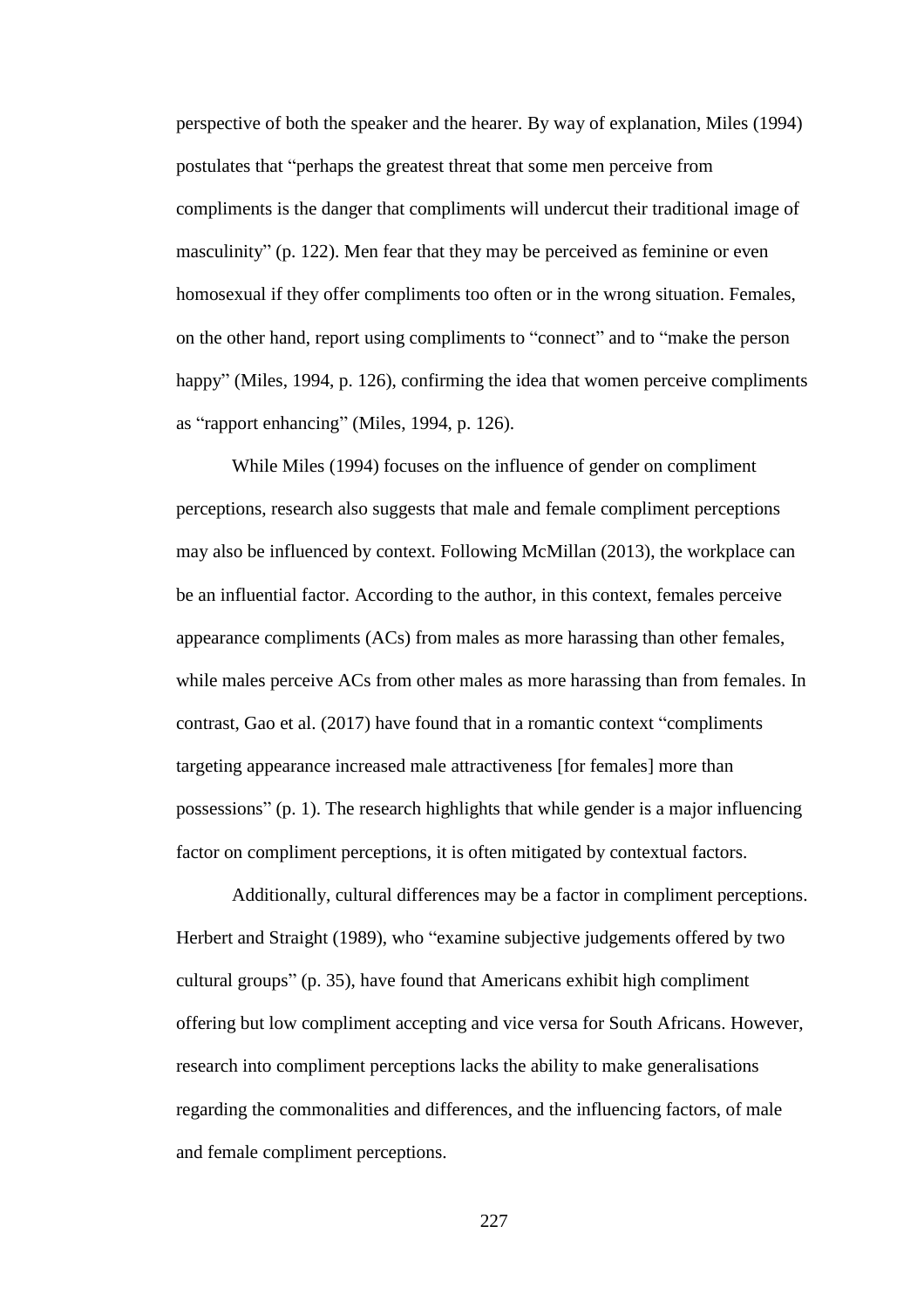### **Irish English Compliments**

The speech act of complimenting in Irish English has received very little attention. Generally, speech act research in Irish English has mainly focused on the areas of offers and refusal of offers (Barron, 2017), requests (Barron, 2008; McCarthy 2018), responding to thanking (Schneider, 2005), expressions of gratitude (Elwood, 2010), and refusals (Hickey, 2007). Schneider and Schneider (2000) contrast compliment responses in Irish English with American English, Chinese and German. Findings suggest that "overall compliment responses in Irish English give approximately equal weight to Leech's (1983) modesty and agreement maxims in contrast to American English where the agreement maxim is most valued" (Barron & Schneider, 2005, p. 4). The current study adds to a small body of literature by exploring gendered perceptions of both females and males within the context of Irish English.

#### **Politeness and Appropriateness**

Finally, we address the issues of politeness and appropriateness which are the key metrics used to assess perceptions. Brown and Levinson (1987) provide what is arguably the most influential theory of politeness to date. Within the theory, politeness has been defined as "a complex system for softening face threatening behaviour" (O'Keeffe et al., 2011, p. 59) which can be codified in linguistic structures. Drawing on Goffman's (1955) work on face and Co-operation Principles (Grice, 1975), Brown and Levinson (1987) compiled a list of specific linguistic strategies to avoid threatening face. However, Watts (2003) strongly refutes that the concept of politeness is in fact inherent in linguistic structures. In its place, he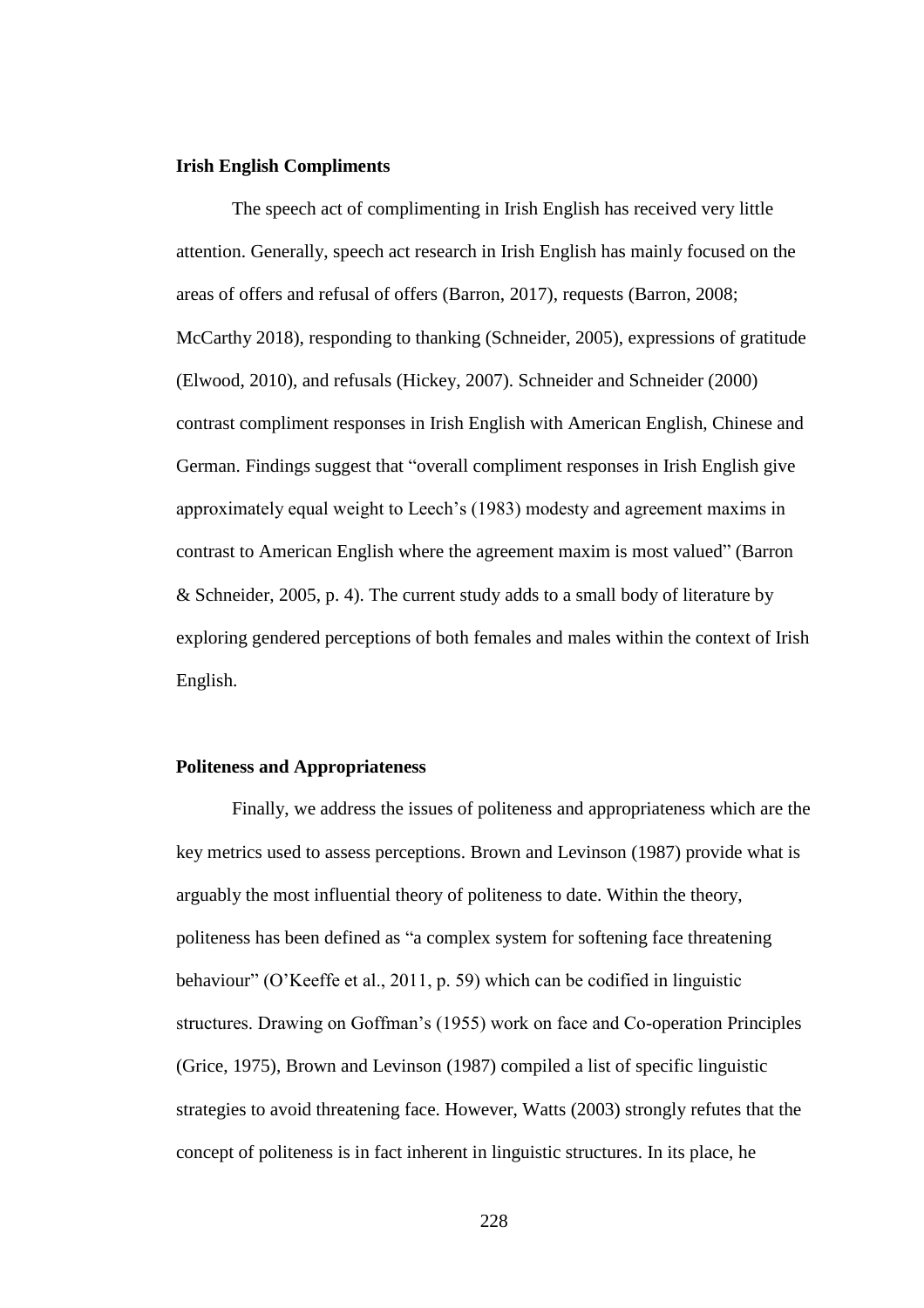proposes a bi-perspective relational model which considers first-order politeness i.e. lay interpretations of politeness; and second-order politeness, or the "technical concepts in sociolinguistic theorizing about social interaction" (2003, p. 4). He posits that "whether or not a participant's behaviour is evaluated as polite or impolite is not merely a matter of the linguistic expressions s/he uses, but rather depends on the interpretation of that behaviour in the overall social interaction" (2003, p. 8). He criticises Brown and Levinson's model, among other things, for its lack of focus on "how an addressee may react to the politeness strategy produced" (2003, p. 85). Integral to gaining insight into the reaction of the hearer is the concept of appropriateness. The appropriateness of an utterance is defined by Fetzer (2004) as being "evaluated with regard to the nature of the connectedness between a communicative action, its linguistic realisation and its embeddedness in linguistic and social contexts" (pp. 19-20). According to Fetzer (2007), "appropriateness [..] is key not only to the investigation of the connectedness between a participant, their fellow participants and a communicative act, but also to the dyad's communicative exchange as a means of maintaining - or dis-maintaining - social order" (p. 21).

Thus, the current study, with its focus on perceptions of both the linguistic strategies employed, and their appropriateness in a range of social situations, adheres to the concept of politeness proposed by Watts. It holds that understanding compliments requires not only attendance to linguistic strategies employed by the speaker, but also a consideration of how the strategies are interpreted by the hearer as interpretations are "constitutive of […] the habitus of a historically situated and socially located *homo interactionalis*, subject to change as the locus of the struggle itself changes" (2003, p. 11).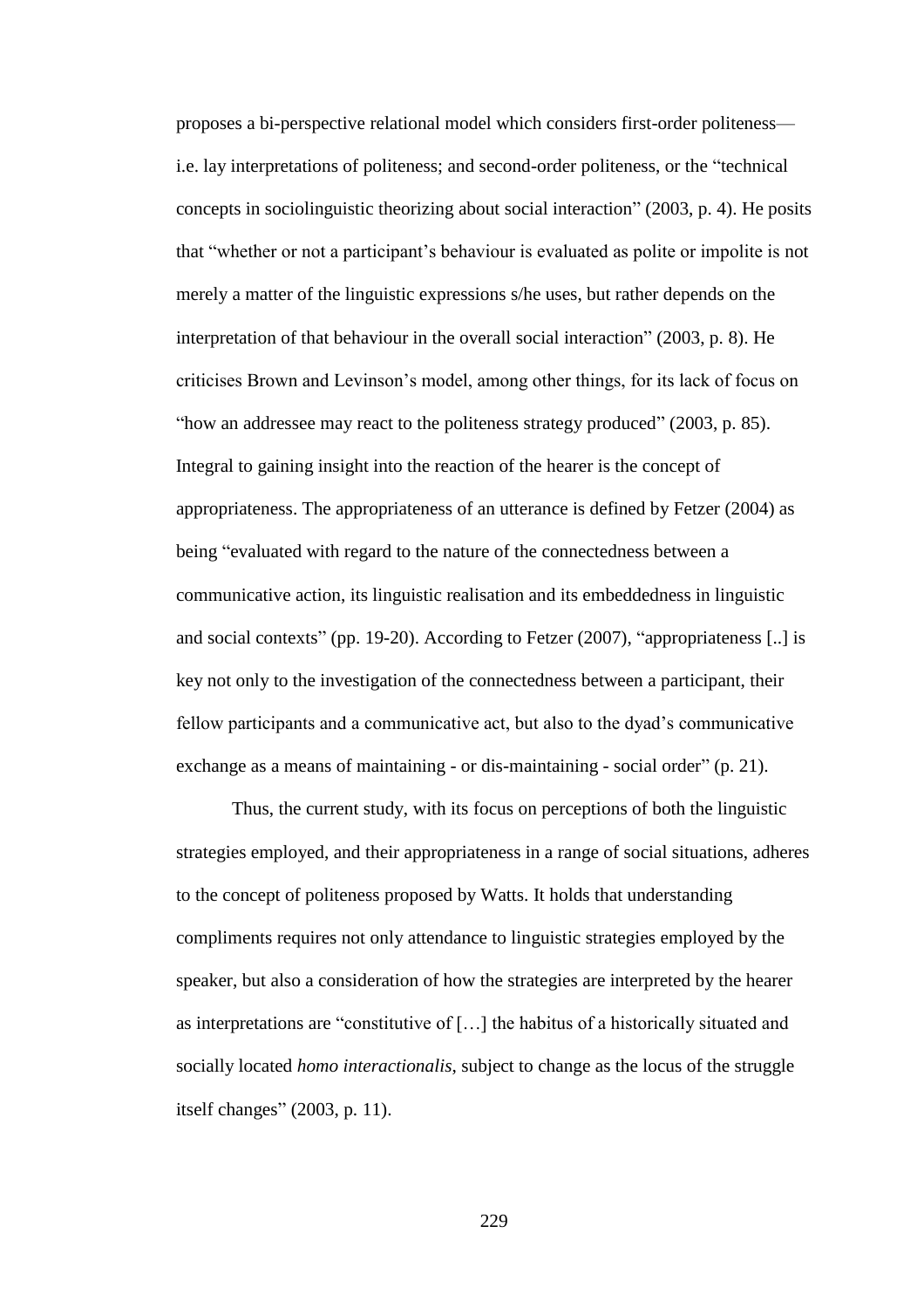In light of the above discussion, the following research questions have been developed.

Does gender give rise to differential perceptions of politeness and appropriateness in compliments?

Do Irish males and females between the ages of 18 and 25 perceive appearance and performance compliments differently?

What are the factors that influence these differences?

### **Methodology**

#### **Overview**

The aim of this study is to investigate compliment perceptions in Irish males and females aged 18-25. Using baseline data collected from the same age group (Marnane, 2020) a questionnaire was devised. The baseline data were collected using a Discourse-Completion Task (DCT) modelled on Yuan's (2002) DCT situations. The DCT consisted of 12 situations which allowed the participants to compliment based on both performance and appearance. The results of the DCT were analysed first according to the Cross-Cultural Study of Speech Act Realisation Patterns (CCSARP) coding scheme (Blum-Kulka & Olshtain, 1983) and then according to the linguistic patterns (LPs) used in each compliment. The individual compliments from the most commonly used LP for each of the twelve DCT situations were then coded according to their specific wording in order to establish the most commonly used compliment in each situation. The most commonly used compliment by both the male and female participants for each of the twelve DCT situations formed the data for a questionnaire. The DCT situations were reworded in order to reflect the receiving of a compliment. Each of the questionnaire questions appears alongside the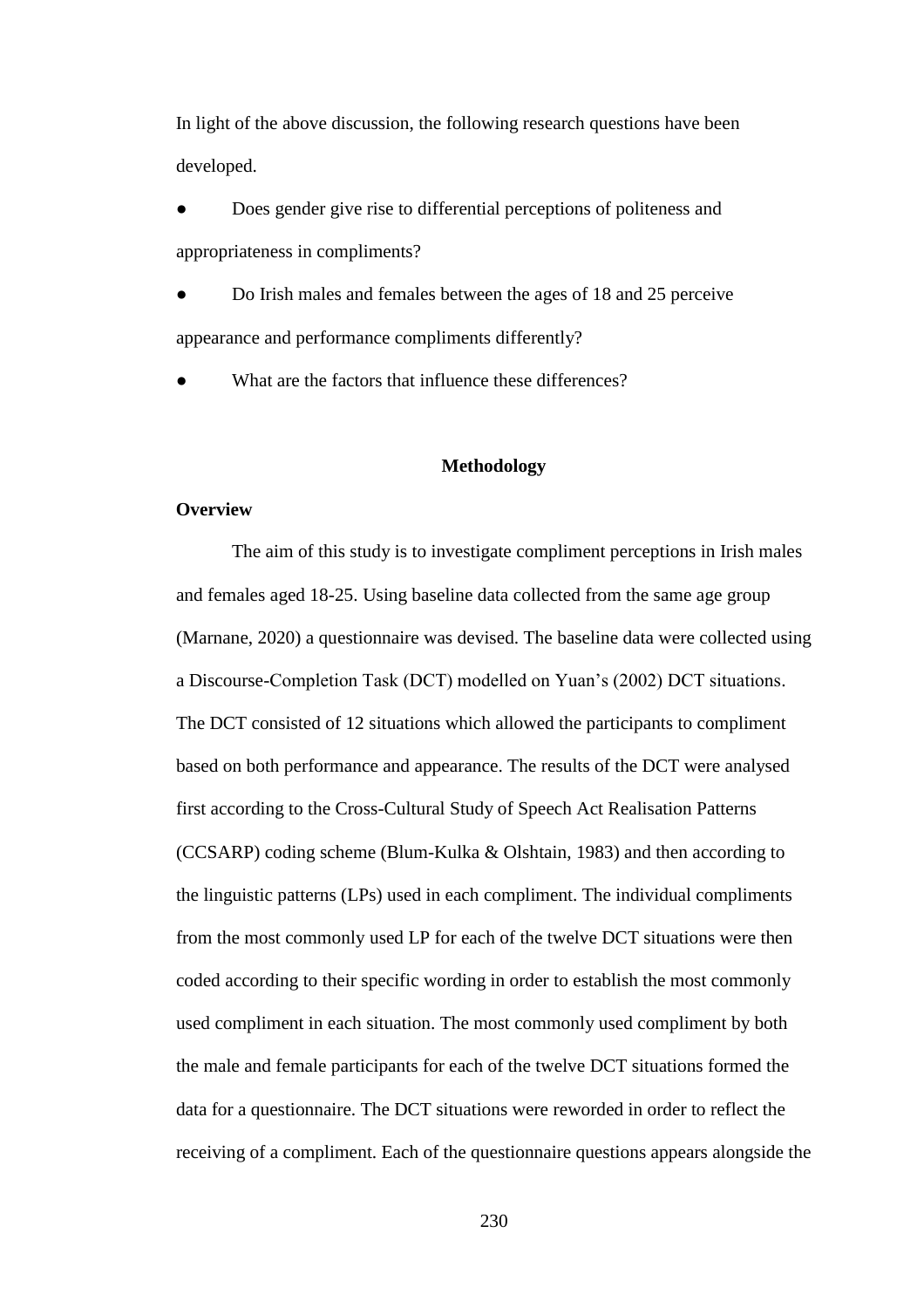most commonly used compliment by the male and female participants for each DCT situation.

Assessing data from the same age group was an important consideration in order to control for potential generational bias. The questionnaire comprises two sections of twelve scenarios, each of which presents the participants with one female-generated compliment and one male-generated compliment in response to each scenario. Six of the scenarios are appearance compliments (ACs) and six are performance compliments (PCs). The gender of the complimenter is blinded in order to limit any bias the participants may have. Each scenario requires the participants to respond to two 7-point Likert scales. In the first section, the participants are asked to rate the politeness level of each compliment. In the second section, the participants are asked to rate the appropriateness level of each compliment. Examples of the questionnaire scenarios and DCT generated male and female compliments are shown in Table 1.

## **Table 1**

| Compliment | Scenario                                                                                                                                | Male Given   | <b>Female Given</b>                                 |
|------------|-----------------------------------------------------------------------------------------------------------------------------------------|--------------|-----------------------------------------------------|
| type       |                                                                                                                                         | Compliment   | Compliment                                          |
| Appearance | You show your friend a photo<br>from a recent graduation. They<br>compliment you on your choice<br>of outfit. Your friend says:         | Nice outfit. | You look<br>gorgeous. That<br>outfit is<br>amazing. |
| Appearance | You are wearing a new pair of<br>shoes. Your cousin really likes<br>your new shoes and<br>compliments you on them.<br>Your cousin says: | Nice shoes.  | I love your<br>shoes. Where<br>did you get<br>them? |

*Example of Questionnaire Scenarios and DCT Generated Compliments*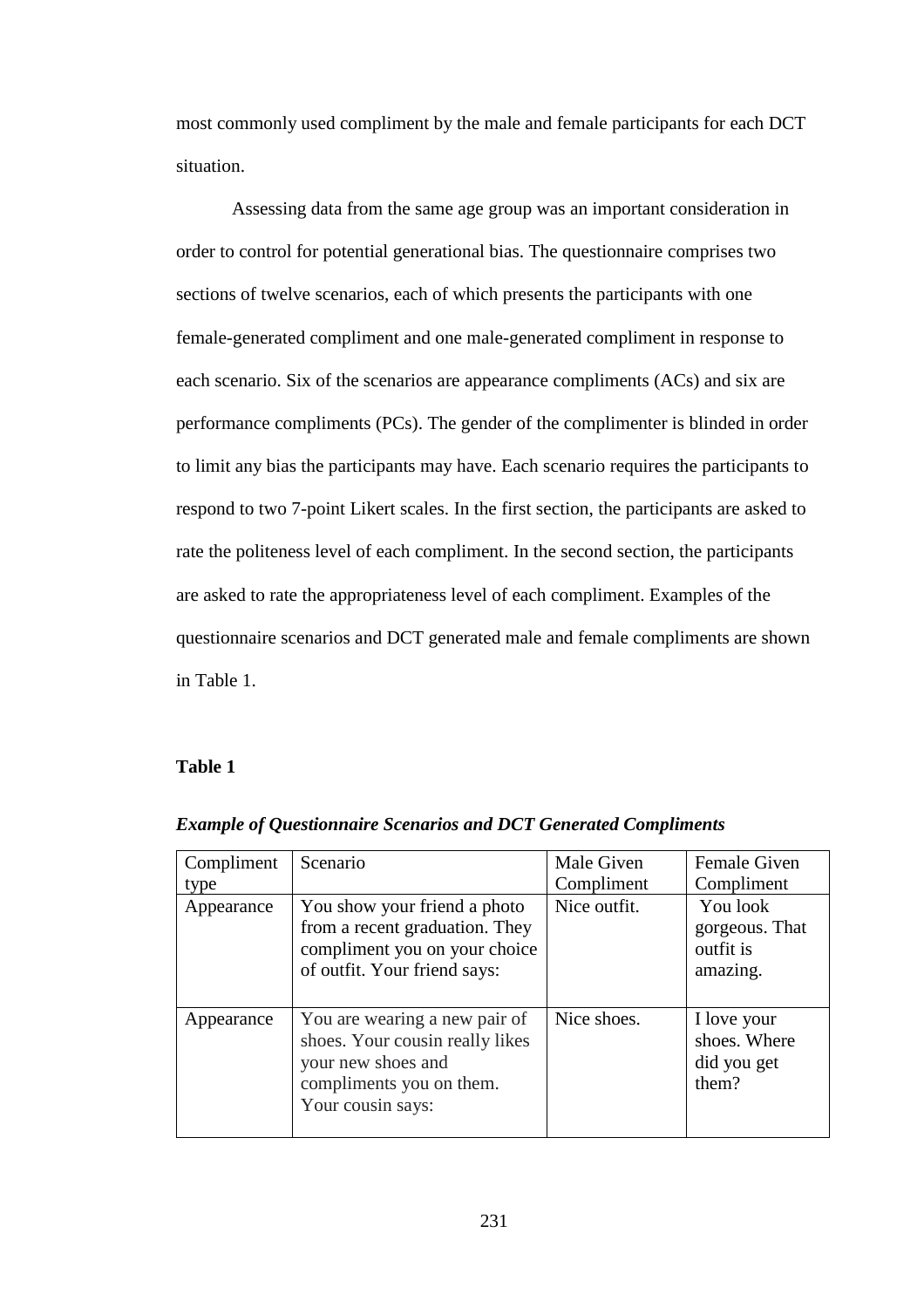| Performance | You have recently passed your<br>driving test. You are driving<br>yourself and your favourite co-<br>worker to work. Your co-<br>worker compliments you on<br>your good driving ability. Your<br>co-worker says: | You're a great<br>driver. Congrats<br>on passing the<br>test. | You're a good<br>driver. No<br>wonder you<br>passed your test. |
|-------------|------------------------------------------------------------------------------------------------------------------------------------------------------------------------------------------------------------------|---------------------------------------------------------------|----------------------------------------------------------------|
| Performance | You have recently started<br>learning to play the guitar.<br>Your friend compliments you<br>on the quick progress that you<br>are making. Your friend says:                                                      | You're making<br>great progress,<br>fair play.                | Wow, you're<br>learning so fast.<br>Well done!                 |

## **Participants and Data Analysis**

In total 150 responses were gathered from 90 self-identifying females and 60 self-identifying males. All of the participants identified as Irish and were aged 18-25. The data collected in both sections are first analysed in order to investigate how the politeness and appropriateness levels of a female compliment (FC) or male compliment (MC) are rated by the participants when the compliments are presented separately. The data are then analysed with the aim of shedding light on how the participants rate the politeness and appropriateness levels of the FC compared to the MC; and finally gendered perceptions of appearance and performance compliments are analysed from a gendered lens using the same metrics. Mann Whitney U tests and Wilcoxon signed rank tests are applied throughout, as appropriate, to assess statistical difference.

### **Results**

We will begin with providing an overall picture of gendered perceptions of compliments. We will then explore how the gender of the complimenter impacts perception and will conclude with an investigation into the effect of compliment type.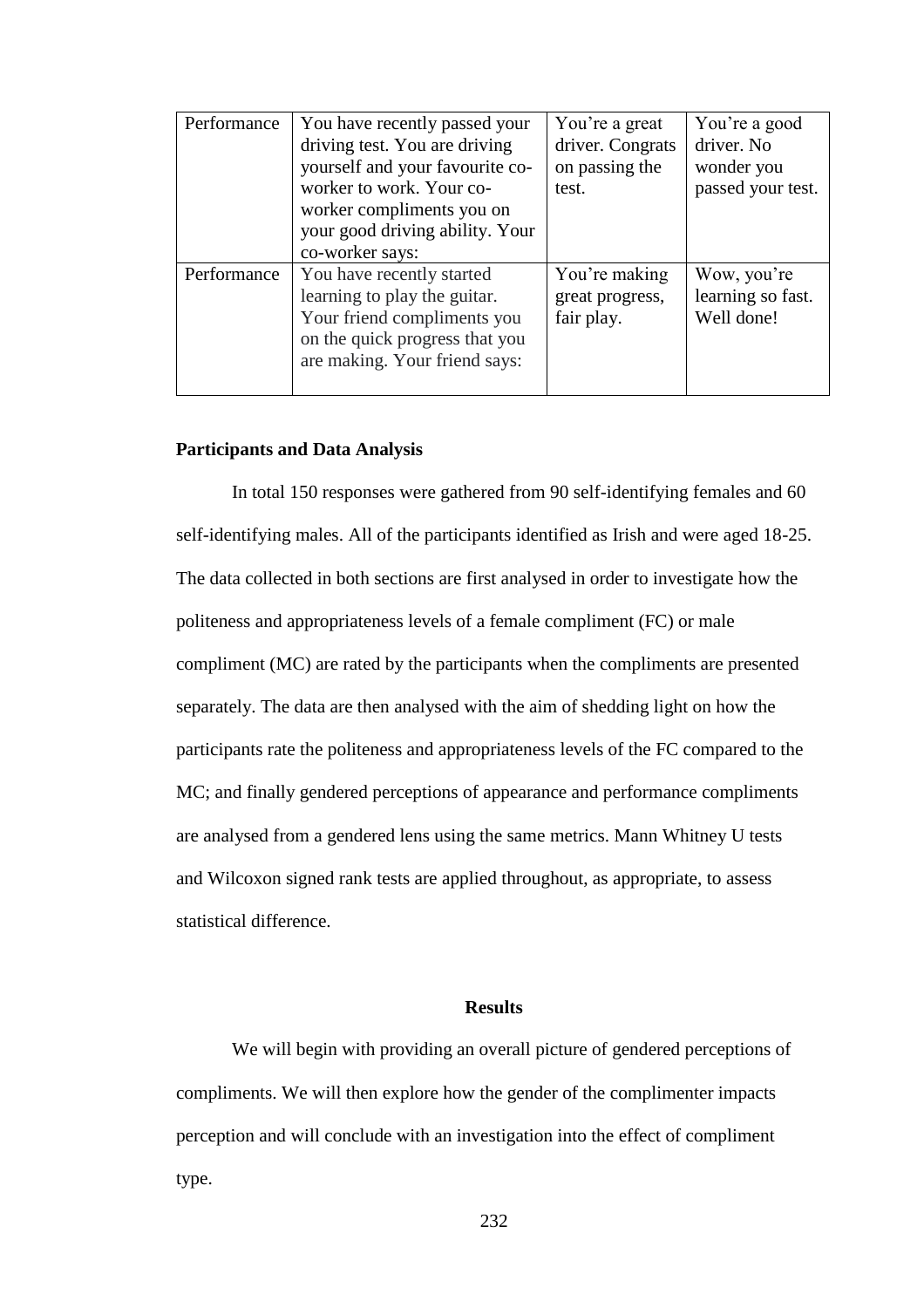#### **Overall Gender-based Perceptions**

On the whole, females rank all compliments higher on the metric of politeness than males. Following a Mann Whitney U test, this was seen to be statistically significant ( $p = 0.000$ ). If we consider responses to compliments from females (FCs), we can see that gendered perceptions do occur in terms of politeness. Females ranked FCs as more polite than MCs ( $p = .000$ ). On the other hand, males ranked FCs and MCs equally vis-à-vis the same metric. For example, females rated "That was very interesting. Thanks for the great presentation" (FC) as more polite than "Great presentation. I really enjoyed that" (MC) whereas males evaluated them at the same level of politeness.

In brief, it can be said that females view compliments as less of an FTA visà-vis politeness than males. However, they consider compliments from a male to be more face threatening. As males, in general, consider compliments to be less polite than females, it can be claimed that they find compliments from both males and females to be equally face-threatening from the perspective of politeness.

As with politeness, males ranked the appropriateness of compliments in general much lower than females. This is followed by an assessment to ascertain if male and female respondents rated appropriateness differently according to whether the compliment was realised by a male or a female. Likewise, Mann-Whitney U tests were conducted to assess statistical differences. The findings show that the female participants rate FCs to be more appropriate than the male participants rate the same compliment.  $(p = .000)$ . Likewise, male respondents rank FCs as more appropriate than MCs ( $p = .000$ ). To exemplify, both males and females judge "Wow, you're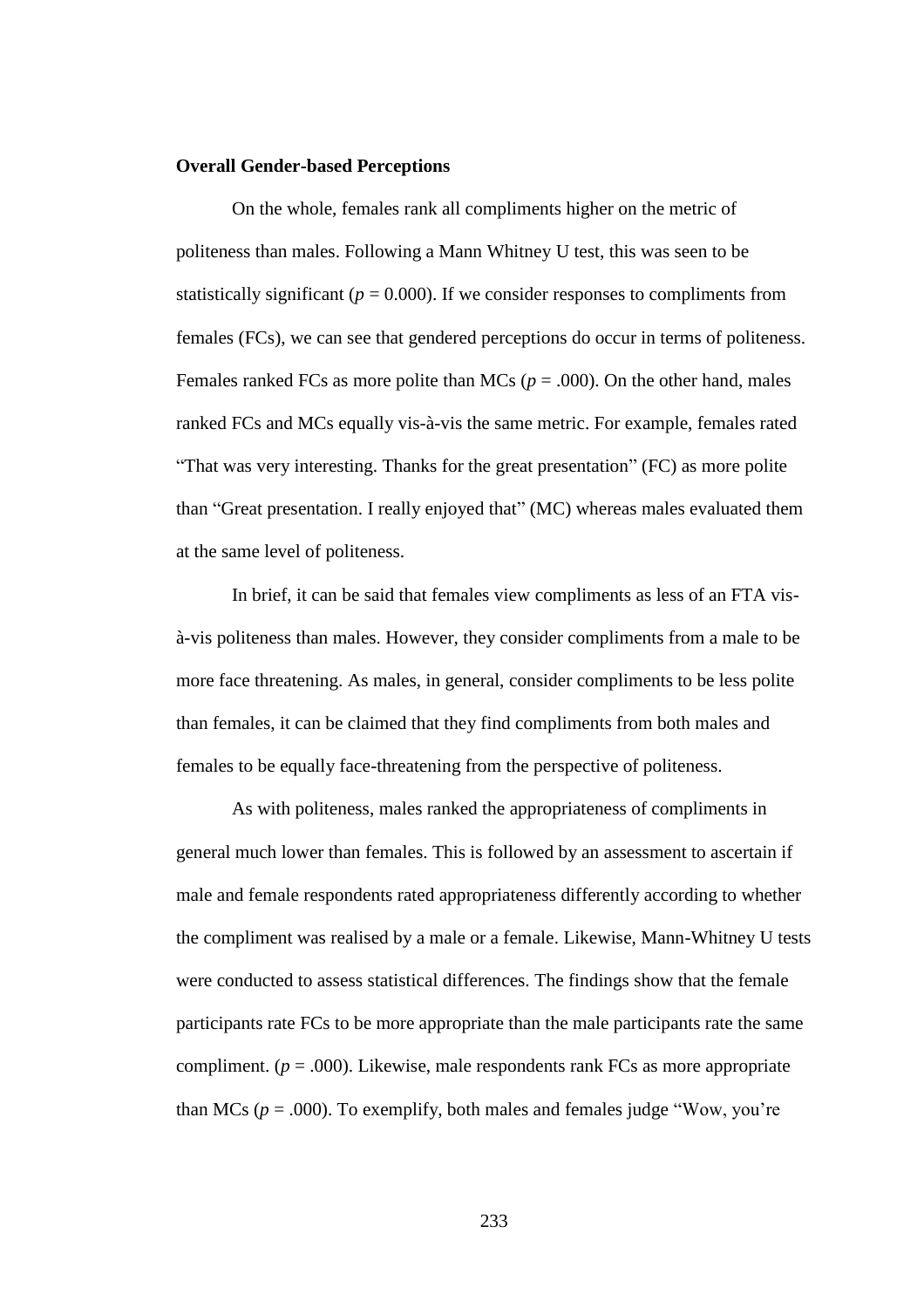learning so fast. Well done!" (FC) as more appropriate than "You're making great progress, fair play" (MC).

In summary, when perceptions of compliments are ranked in terms of politeness and appropriateness, the gender of the person giving the compliment plays a significant role insofar as females consider compliments from males to be significantly less polite and less appropriate. On the other hand, males reject compliments made by other males seeing them as more inappropriate than those emanating from females; however, they rank neither highly in terms of politeness. On a final note, it must be recognised that the respondents were blinded to the gender of compliment giver. It could tentatively be surmised that despite this, they were nevertheless able to imagine the situations as being gendered.

# **Responses to Compliment Type**

In this section, the interplay between the gender of the perceiver and compliment type is considered. There are two distinct compliment types: appearance compliments (ACs) and performance compliments (PCs). Overall, ACs such as "I like your jacket!" are ranked more highly according to politeness than PCs e.g. "Congratulations on the award, well deserved". A Wilcoxon signed rank test was conducted and the difference was statistically significant ( $p = 0.014$ ). With regards to appropriateness, the reverse is true insofar as PCs are deemed more appropriate than ACs (*p* = 0.023, following a Wilcoxon signed ranks test).

Turning to how compliment types interact with gender, we will consider the metric of politeness first. In terms of politeness, there is no difference in how females rank ACs and PCs ( $p = 0.063$ , following a Wilcoxon signed ranks test). Surprisingly, males rated ACs as more polite than PCs ( $p = 0.029$ , following a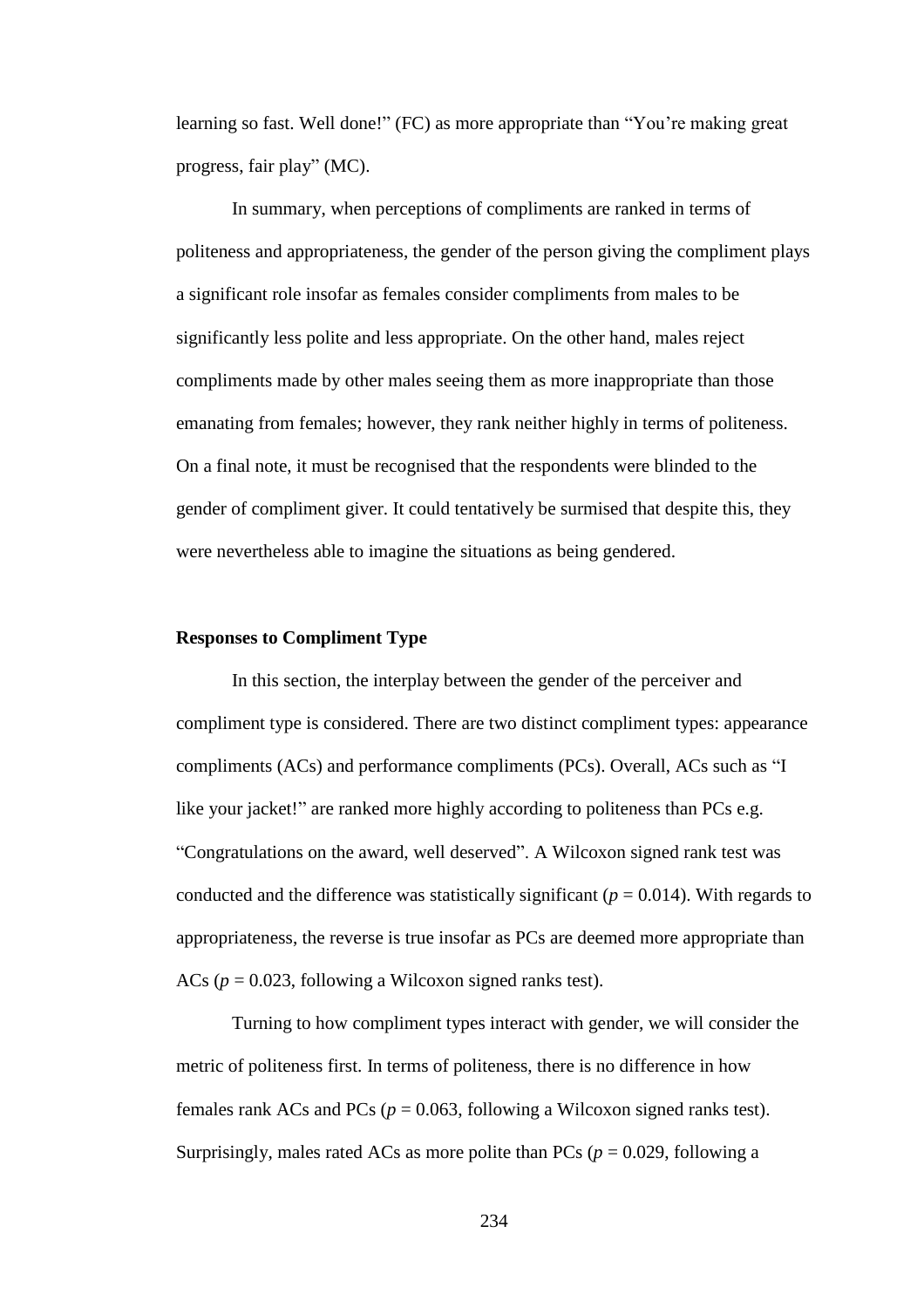Wilcoxon signed ranks test). An inter-gender comparison shows that females rate ACs as more polite than males ( $p = .000$ , following a Mann Whitney U test); however, males rate PCs as more polite than females ( $p = 0.005$ , following a Mann Whitney U).

Considering the metric of appropriateness, a different picture emerges. Females rank PCs as more appropriate than ACs ( $p = 0.01$ , following Wilcoxon signed rank). The same pattern is true of males ( $p = 0.000$ ). A deeper analysis shows that females rate ACs as more appropriate than male ( $p = 0.026$ , following a Mann Whitney U test) and that males rank PCs as more appropriate than females ( $p = 0.01$ , following a Mann Whitney U test).

To sum up, although ACs are perceived as more inappropriate by both males and females, subtle differences do occur. Females find ACs more appropriate than males; whereas males find PCs more appropriate than females. It may therefore be stated that young Irish adult males and females perceive compliments differently in terms of the gender of the complimenter and the type of compliment. In brief, all compliments seem to constitute face threat for males. Male generated compliments such as "You're making great progress. Keep it up" are viewed less favourably than female generated alternatives, for example "Well done! You really deserve it. You've been working so hard" by the two genders who responded; and PCs are less of a FTA than ACs. Therefore, "They look great on you" is deemed less appropriate than "Good game. Well done!"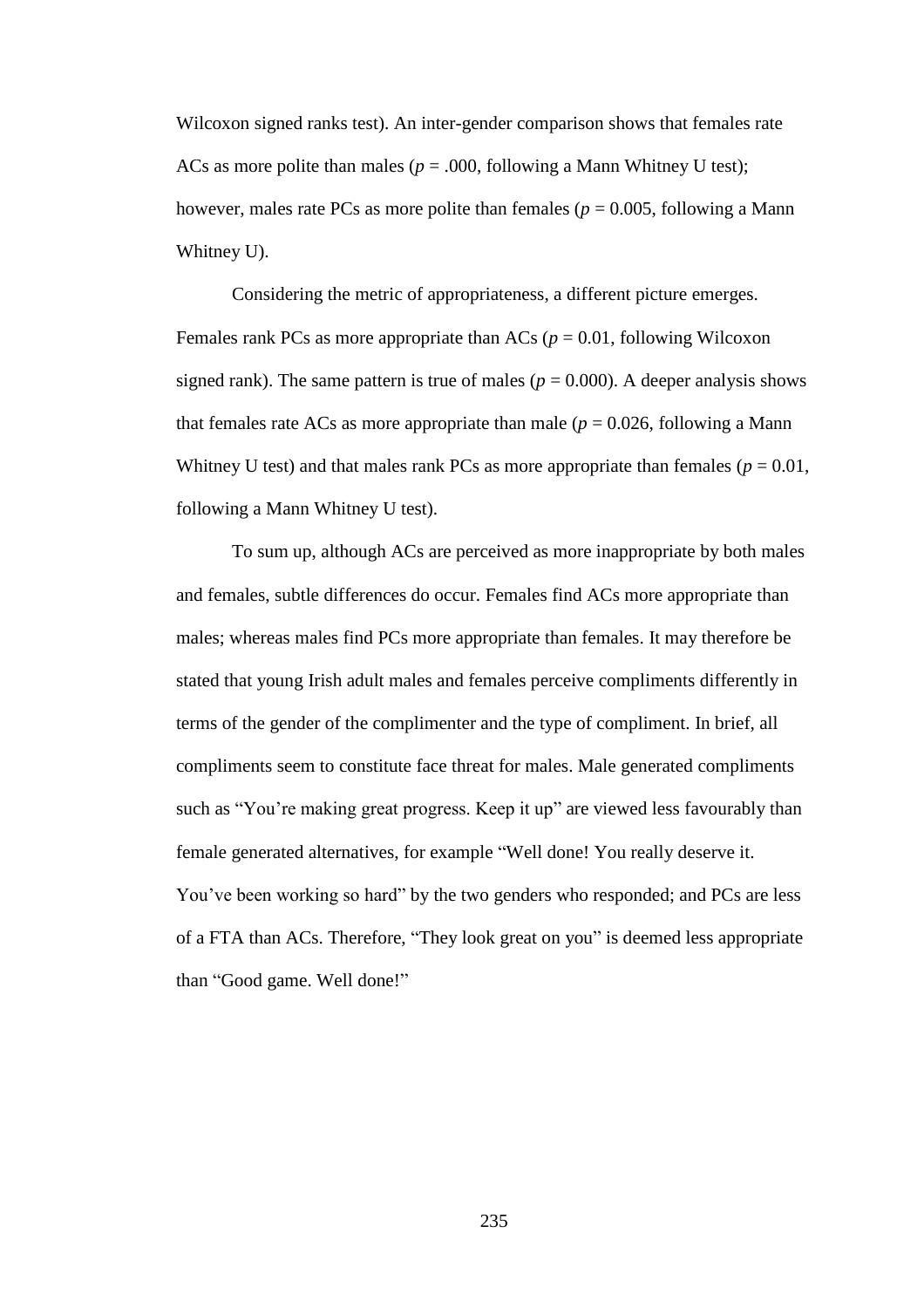### **Discussion**

#### **Overall Gender-based Perception**

At the outset, it must be stressed that the results should be interpreted tentatively as comparisons with similar cohorts cannot be made due to lack of research in this area. In terms of gender-based perceptions, the results show that, on the whole, young Irish adult females perceive compliments to be more polite and more appropriate than their male counterparts do. Male and female ratings of politeness and appropriateness in compliments may broadly be attributed to the fact that females, in general, have been found to view compliments as "rapport enhancing" and to use compliments to "connect", to "reach out", or to "make the person happy" (Miles, 1994, p. 126), whereas males tend to view compliments more often as FTAs (Brown & Levinson, 1987; Herbert, 1990; Holmes, 1988; Sardabi & Afghari, 2015). This could have been partially attributed to the fact that females traditionally gave and received compliments more often than males (Holmes, 1988); however, more recent research into the same demographic cohort as the current study finds that "men in fact do give and receive compliments in numbers comparable to those given and received by women" (Rees-Miller, 2011, p. 2686). Despite the equalization in terms of giving and receiving compliments, a polarized perception still seems to persist. It can be proposed that females consider compliments as both more polite and appropriate than males do due to the fact that female compliments are used to "make the person happy" and they experience this sentiment when given a compliment. In contrast, males may view compliments as less polite and less appropriate because they perceive compliments in general as more of an FTA.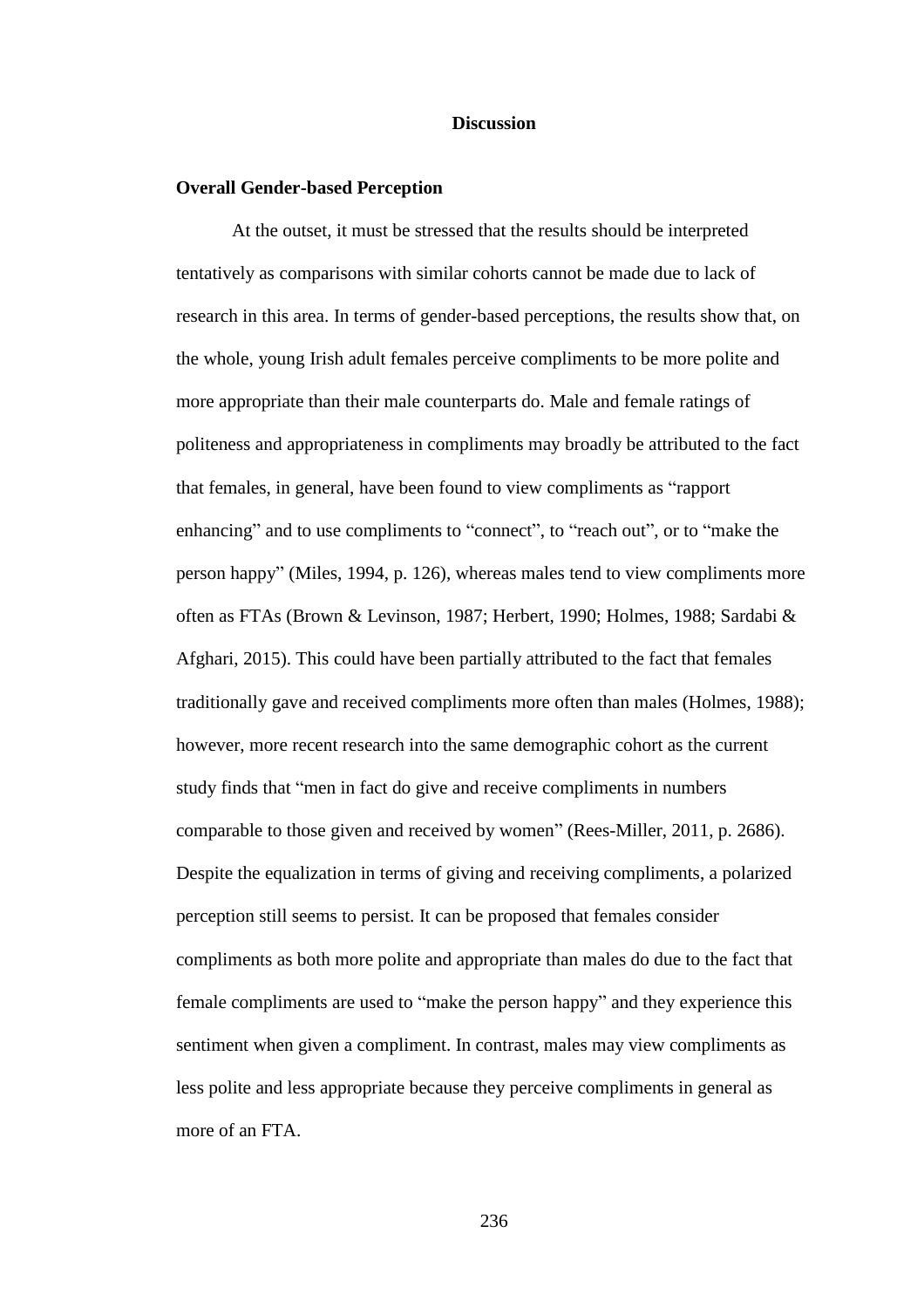Furthermore, Allami and Boustani (2017) have found that "there is a large positive association between the speakers' [appropriateness] and their [politeness]" (p. 128). The authors posit that the more confident an individual is regarding their appropriateness level within a situation, the more focused they are on their politeness level. This finding suggests that male and female complimenting behaviour is influential on their compliment perceptions. As mentioned, females have a longer tradition of giving and receiving compliments than males. This may have led to females developing a higher degree of comfort vis-a-vis appropriateness levels of compliments which consequently facilitated greater attendance to politeness. In contrast, given that males view compliments more often as FTAs and until recently, engaged much less in complimenting behaviour than females, they may be less confident in their level of appropriateness and, thus, be less focused on their politeness levels. This lack of confidence in appropriateness may subsequently lead to politeness in male compliments being ranked lower than politeness in female compliments.

Additionally, the results show that both young Irish adult males and females rank FCs as more appropriate than MCs. This finding is in agreement with global findings and may also be attributed to the frequency with which each gender historically gave and received compliments. Since females were traditionally more often the complimenter and the complimentee, both genders may perceive female compliments to be more appropriate as they are more familiar with them in everyday life. Females also rank FCs as more polite than MCs, whereas males rank FCs and MCs similarly in terms of politeness. This finding supports the idea that females are more focused on politeness as they make a distinction between FCs and MCs that males do not. This also suggests that the two genders consider politeness and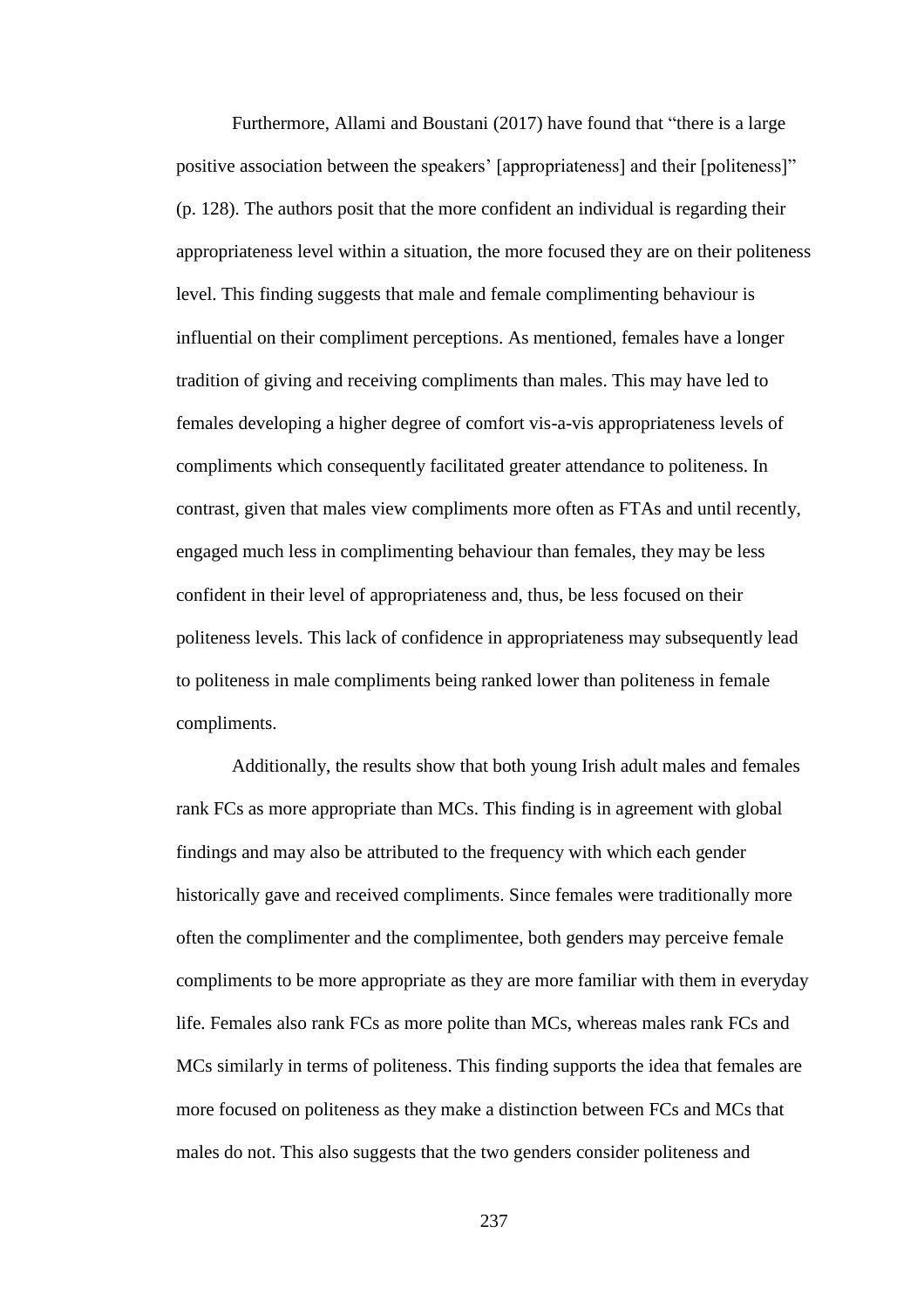appropriateness as two distinct elements of a compliment. While appropriateness is ranked similarly, politeness is not thus suggesting that appropriateness in compliments may be judged according to situation, i.e. social setting, whereas politeness is judged at an individual or gendered level. This idea will be discussed further in the following section.

### **Gendered Responses to Compliment Type**

The results show that young Irish adult females rate both ACs and PCs as more polite and more appropriate than males rate the same compliments. This finding is indicative of the previously discussed results which suggest that, overall, females perceive compliments as more polite and more appropriate than males do. These findings may be attributed to the aforementioned polarisation of male and female perceptions of compliment use.

The results also show that females rank the politeness of ACs and PCs similarly. Female rankings of ACs and PCs as equally polite may be attributed again to female perceptions of the use of compliments. It has been well documented that females view compliments as solidarity markers and as "expressions of good will" (Herbert, 1986, p. 76) which promote good social relations. The findings in this study suggest that this view of compliment giving has led to females generalising compliment types. Females do not distinguish between ACs and PCs in terms of politeness because, to females, these compliment types have a similar use and value, i.e. to enhance relationships and social rapport.

In contrast to females, males rank ACs as more polite than PCs. This finding suggests that male compliment perception has not experienced the same generalisation as female compliment perception. This distinction made by males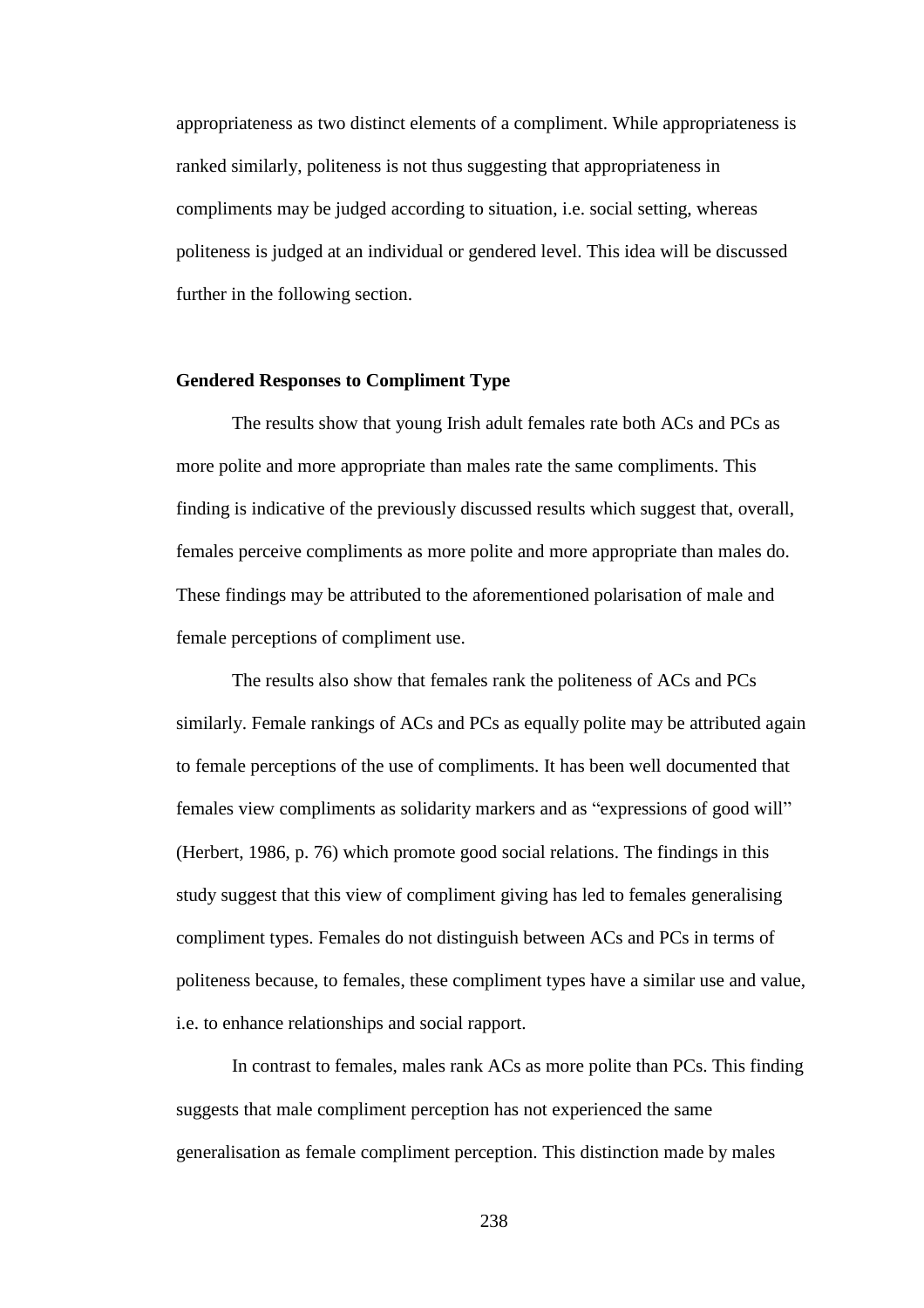between ACs and PCs can again be attributed to male perceptions of compliments as FTAs, alongside the lesser frequency by which they both give and receive compliments. Additionally, an AC is commonly considered to be a more personal compliment than a PC due to the use of personal pronouns and expressions of liking/loving the subject matter (Sun, 2013). Sun (2013) notes that "the syntactic pattern I like NP (e.g. I like your haircut!) is more favoured by women than men" (p. 215). Sun (2013) also references Duan and Guo's (2009) research on mainland Chinese, in which "women are also found to have a more personal focus than men when giving compliments; i.e., with ' $\frac{4}{10}$ ' involved in their sentences" (p. 215). As

a consequence, the patterns used by the genders to give compliments may inform their compliment perceptions. Since males commonly use a minimal pattern when complimenting, the personal elements of an AC may be considered more meaningful, and therefore more polite, than a less personal PC.

This result is also surprising as it appears to be in conflict with the fact that males typically perceive ACs as more of an FTA than PCs, supported by the assumption that males fear that certain compliments are "dangerous" and will undercut their traditional image of masculinity. This also appears to be in contrast to McMillan's (2013) finding that males perceive ACs from other males as harassing. However, the respondents in this study were blinded to the gender of the compliment giver. Had the gender been highlighted, the results may have been the same. Alternatively, it could be indicative of changing attitudes in Ireland. It could be suggested that male ratings of ACs may be attributed to an effort to move away from stereotyping masculine and feminine language, and be more accepting of the variation in language that is seen within youth culture today. By means of comparison, in a study on compliments in Santa Cruz (California) Miles (1994)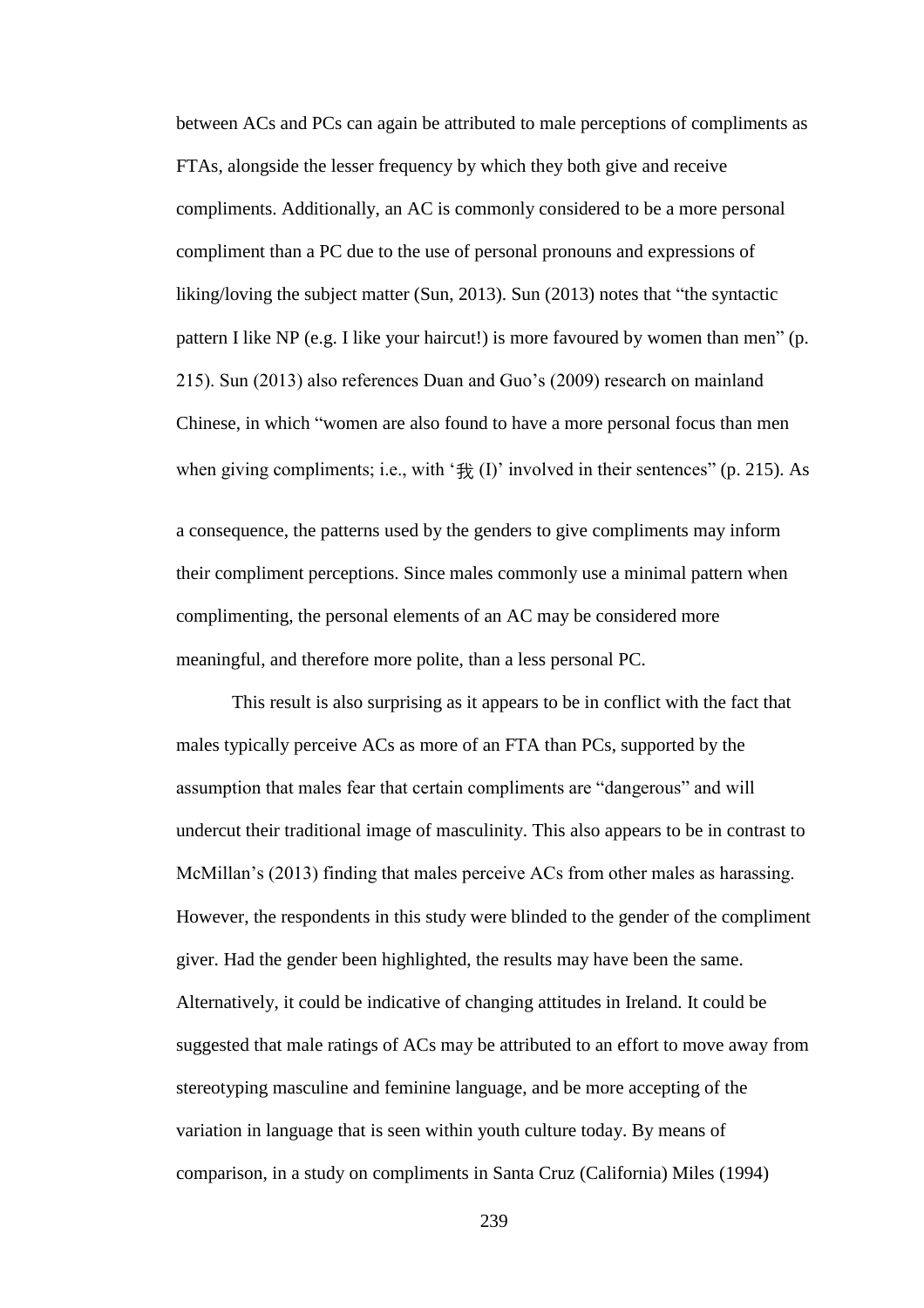found that "the two genders follow identical rank order patterns with regard to proportions of compliments given on appearance and performance" (pp. 107-108) and attributes this finding to the fact that "Santa Cruz has a long history of social awareness and political activism directed towards eradicating the social, political, and economic inequities that frequently exist between men and women" (Miles, 1994, p. 107).

Alongside the potential cultural implications, it can be suggested that males' rankings of ACs in terms of politeness may be attributed to the aforementioned distinction between politeness and appropriateness in compliments. Interestingly, both males and females rank PCs as more appropriate than ACs. This finding may broadly be attributed to the fact that ACs are considered to be more of an FTA than PCs, typically because of their more personal approach. If appropriateness is judged according to situation and politeness at an individual level, it can be concluded that certain social settings may not be considered appropriate for the more personal AC, despite it potentially being considered polite on a personal level. Although specific contextual information on the gender of the compliment giver is not provided to the respondents, the results point to the respondents being able to imagine the contexts in a gender-based manner. Chen (2010) has found that "the relationship between the complimenter and the complimentee [..] [is a] major [factor] in complimenting and compliment responding in the majority of languages" (pp. 93-94). As posited by McMillan (2013), ACs are considered most harassing when given by superiors, followed by subordinates, and lastly from peers. For example, McMillan (2013) has found that in the workplace females perceive ACs from males as more harassing than ACs from other females and posits that "what some men see as flirtation and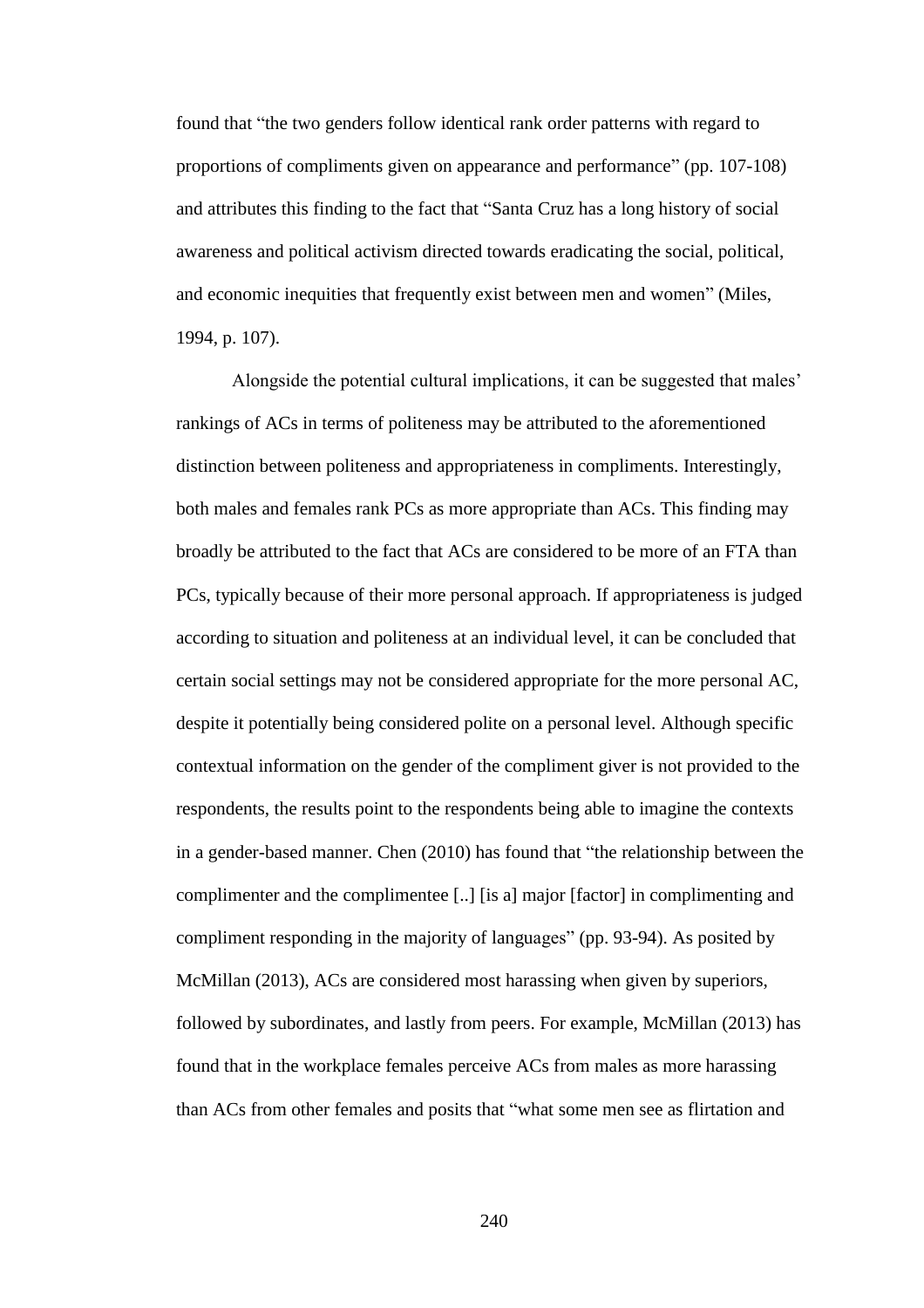flattery, women would see as harassment" (p. 12) and that women often feel objectified by male compliments, particularly those based on appearance.

Additionally, as previously mentioned, McMillan (2013) found that males in the workplace perceive ACs from other males as harassing. Both males and females may therefore perceive PCs as more appropriate for settings like the workplace due to the possibility of an AC being considered an FTA, despite potentially perceiving ACs as more polite than PCs in certain situations. However, the current study did not focus on social setting as an influencing factor on male and female compliment perceptions. More research is needed on the influence of social settings in order to make generalisations regarding the topic.

# **Conclusion**

Based on the results, it can be posited that even among young adults that compliment perception may constitute a gendered-based battlefield. This study has found that the criteria by which young Irish adult males and females judge, and therefore perceive, compliments includes the elements of politeness and appropriateness and that these judgements vary between the two genders. The study suggests that politeness is subject to more variation between the genders due to its more individually reliant interpretations; whereas appropriateness is more fixed within traditional social and gender norms. However, it is important to note that this is not as essentialised as other studies have found. This may be due that in recent years, young adult males have been found to give and receive compliments as frequently as their female counterparts (Rees-Miller, 2011) and that the increased interaction with compliments may be influencing their perceptions. Additionally, the study has found that females have experienced a generalisation between ACs and PCs which males have not.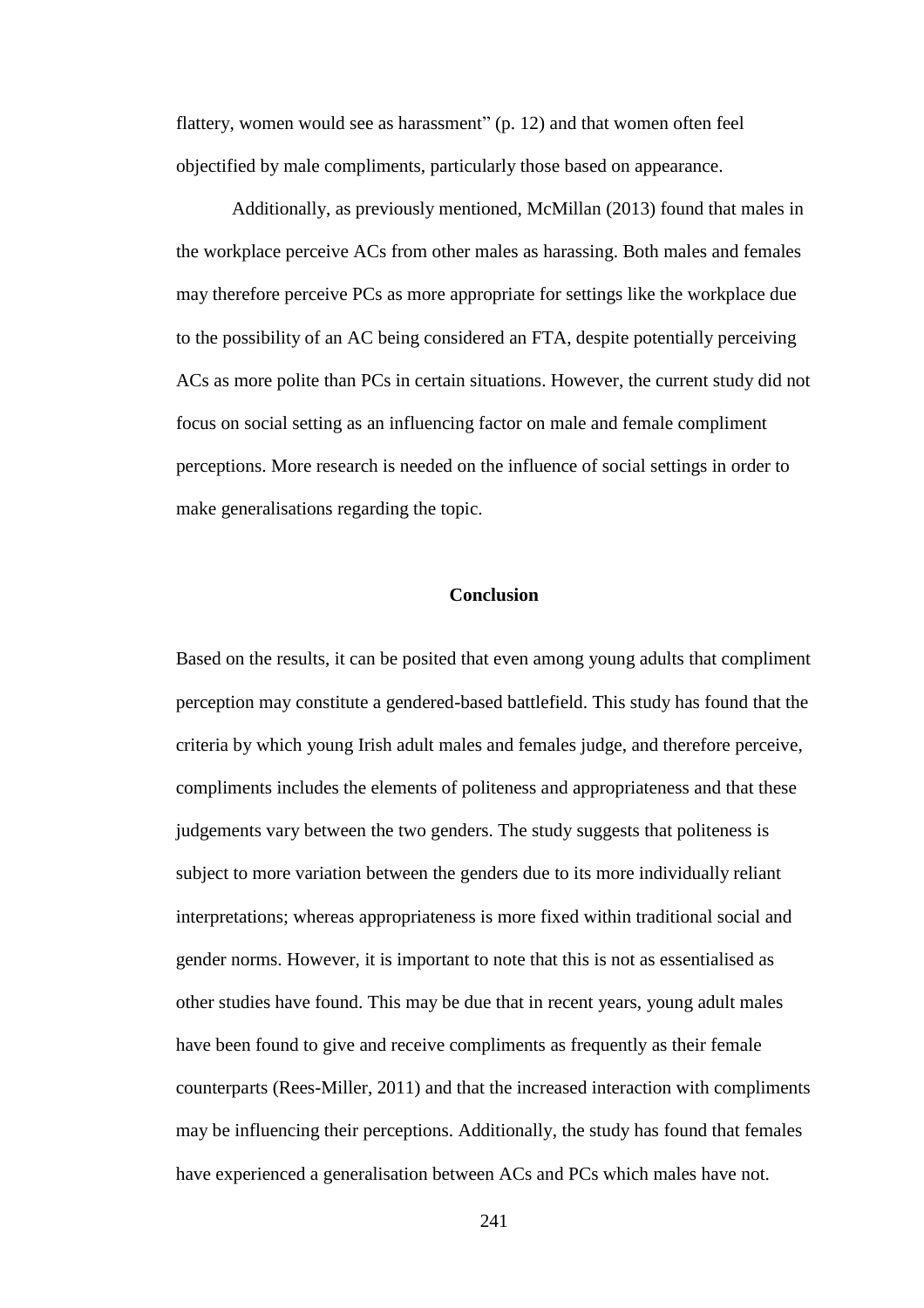Surprisingly, the study finds that males perceive ACs as more polite than PCs and tentatively attributes this to an emerging cultural shift in traditional gender norms. Finally, the study suggests that both complimenting behaviour and frequency in compliment use, alongside cultural and gender norms, have an influence on the way in which males and females perceive compliments.

Limitations of the study lie with the fact that gender-based perceptions of compliments have been understudied and as a consequence, the results of the study must be referred to tentatively. Further research in this area is needed in order to make generalisations regarding similarities and differences in male and female compliment perceptions, alongside generalisations regarding the cultural and gender norms that underpin these differences.

### **References**

- Allami, H., & Boustani, N. (2017). Pragmatic awareness of suggestions: From (im)polite mannerism to attitudinal appropriateness. *Research in English Language Pedagogy, 5*(2), 112-132.
- Alqarni, S. (2017). *A sociolinguistic investigation of compliments and compliment responses among young Saudis*. [Unpublished MA thesis]. Western Sydney University.

Barron, A. (2008). The structure of requests in Irish English and English English. In

- A. Barron & K. P. Schneider (Eds.), *Variational pragmatics: A focus on regional varieties in pluricentric languages* (pp. 35-67). John Benjamins.
- Barron, A. (2017). The speech acts of 'offers' in Irish English. *World Englishes, 36*(2).<https://doi.org/10.1111/weng.12255>

Barron, A., & Schneider, K. P. (Eds.). (2005). *The pragmatics of Irish English*. D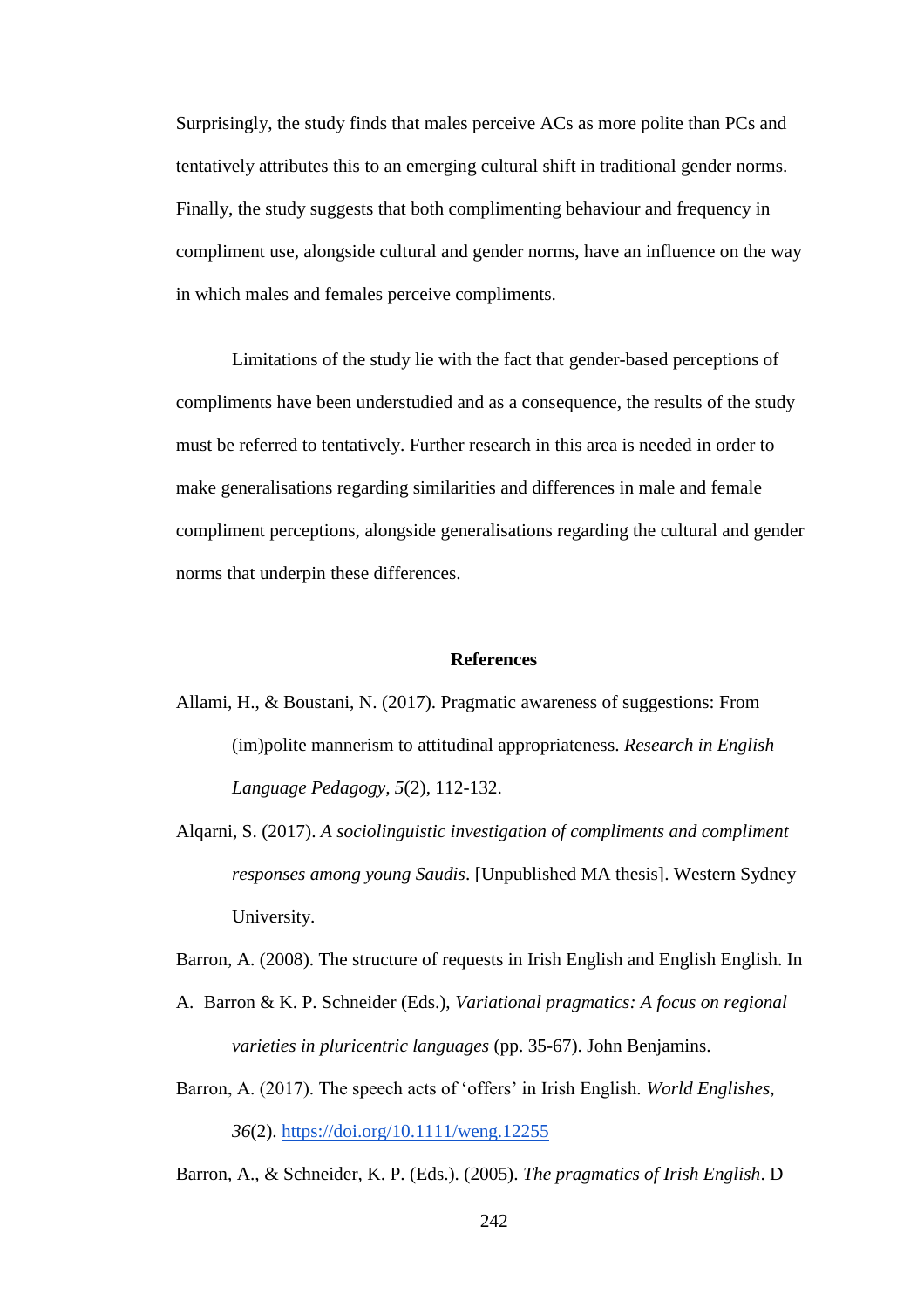Gruyter Mouton.

- Blum-Kulka, S., & Olshtain, E. (1983). Requests and apologies: A cross-cultural study of Speech Act Realization Patterns (CCSARP). *Applied Linguistics*, *5*(3), 196-213.
- Bolton, S. (1994). Influence of gender on compliment exchange in American English. *Education Resources Information Centre* (pp. 1-46). Georgetown University.
- Brown, P., & Levinson, S. (1987). *Politeness: Some universals in language use.* Cambridge University Press.
- Bublitz, W., & Norrick, N. (2011). *Foundations of pragmatics.* De Gruyter Mouton.
- Chen, R. (2010). Compliment and compliment response research: A cross-cultural survey. In A. Trosborg (Ed.), *Pragmatics across languages and cultures* (pp. 79-102). De Gruyter Mouton.
- Elwood, K. (2010). An analysis of expressions of gratitude in Irish English and New Zealand English. *Waseda University Departmental Bulletin Paper, 36*(3), 109-153.
- Fetzer, A. (2004). *Recontextualizing context: Grammaticality meets appropriateness.* John Benjamins.
- Fetzer, A. (Ed.). (2007). *Context and appropriateness: Micro meets macro.* John Benjamins.
- Fuchs, R. (2017). Do women (still) use more intensifiers than men? Recent change in the sociolinguistics of intensifiers in British English. *International Journal of Corpus Linguistics, 22*(3), 345-374. https://doi.org/10.1075/ijcl.22.3.03fuc

Gao, Z., Gao, S., Xu, L., Zheng, X., Ma, X., Luo, L., & Kendrick, K. M. (2017).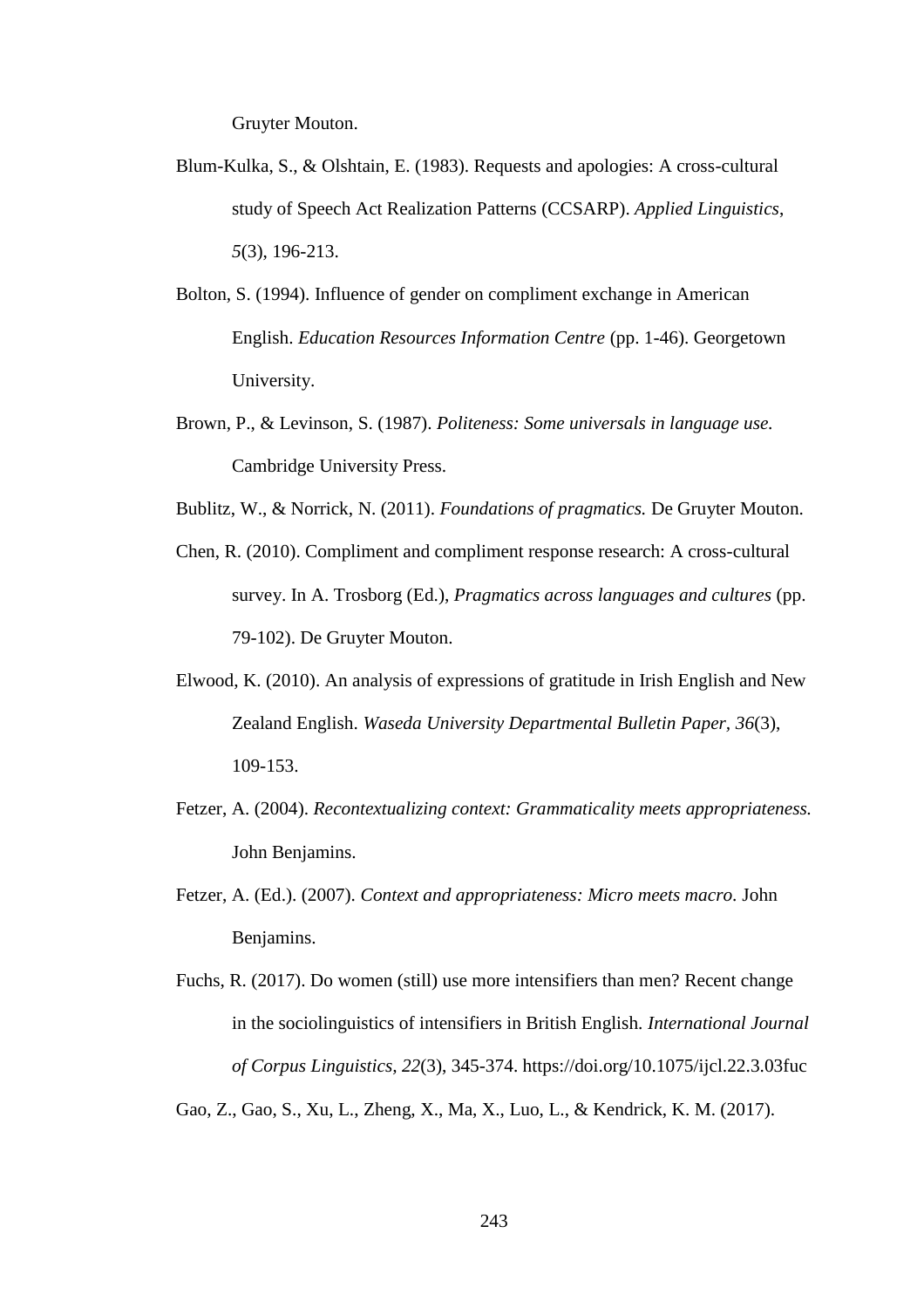Women prefer men who use metaphorical language when paying compliments in a romantic context. *Scientific Reports*, *7*, 1-11. <https://doi.org/10.1038/srep40871>

- Goffman, E. (1955). On facework: An analysis of ritual elements in social interaction. *Psychiatry*, *18*, 213-231.
- Grice, H. P. (1975). Logic and conversation. In P. Cole & J. Morgan (Eds.), *Syntax and semantics, Vol. 3 Speech acts* (pp. 41-58). Academic Press.

Herbert, R. K. (1986). Say "thank you" — or something. *American Speech, 61*.

- Herbert, R. K. (1990). Sex-based differences in compliment behavior. *Language in Society, 19*(2), 201-224*.* <https://doi.org/10.1017/S0047404500014378>
- Herbert, R. K., & Straight, H. S. (1989). Compliment-rejection versus complimentavoidance: Listener-based versus speaker-based pragmatic strategies.
- *Language and Communication, 9*(1), 35-47.

[https://doi.org/10.1016/0271-5309\(89\)90005-0](https://doi.org/10.1016/0271-5309(89)90005-0)

- Hickey, R. (2007). *Irish English: History and present-day forms*. Cambridge University Press.
- Holmes, J. (1986). Functions of "you know" in women's and men's speech. *Language in Society, 15*(1), 1-21.

<https://doi.org/10.1017/S0047404500011623>

Holmes, J. (1988). Paying compliments: A sex-preferential positive politeness strategy. *Journal of Pragmatics, 12*(3), 445-465. [https://doi.org/10.1016/0378-2166\(88\)90005-7](https://doi.org/10.1016/0378-2166(88)90005-7)

Leech, G. (1983). *Principles of pragmatics*. Longman.

Marnane, S. (2020). *Compliment giving and compliment perceptions in Irish males and females.* [Unpublished MA thesis]. University College Cork.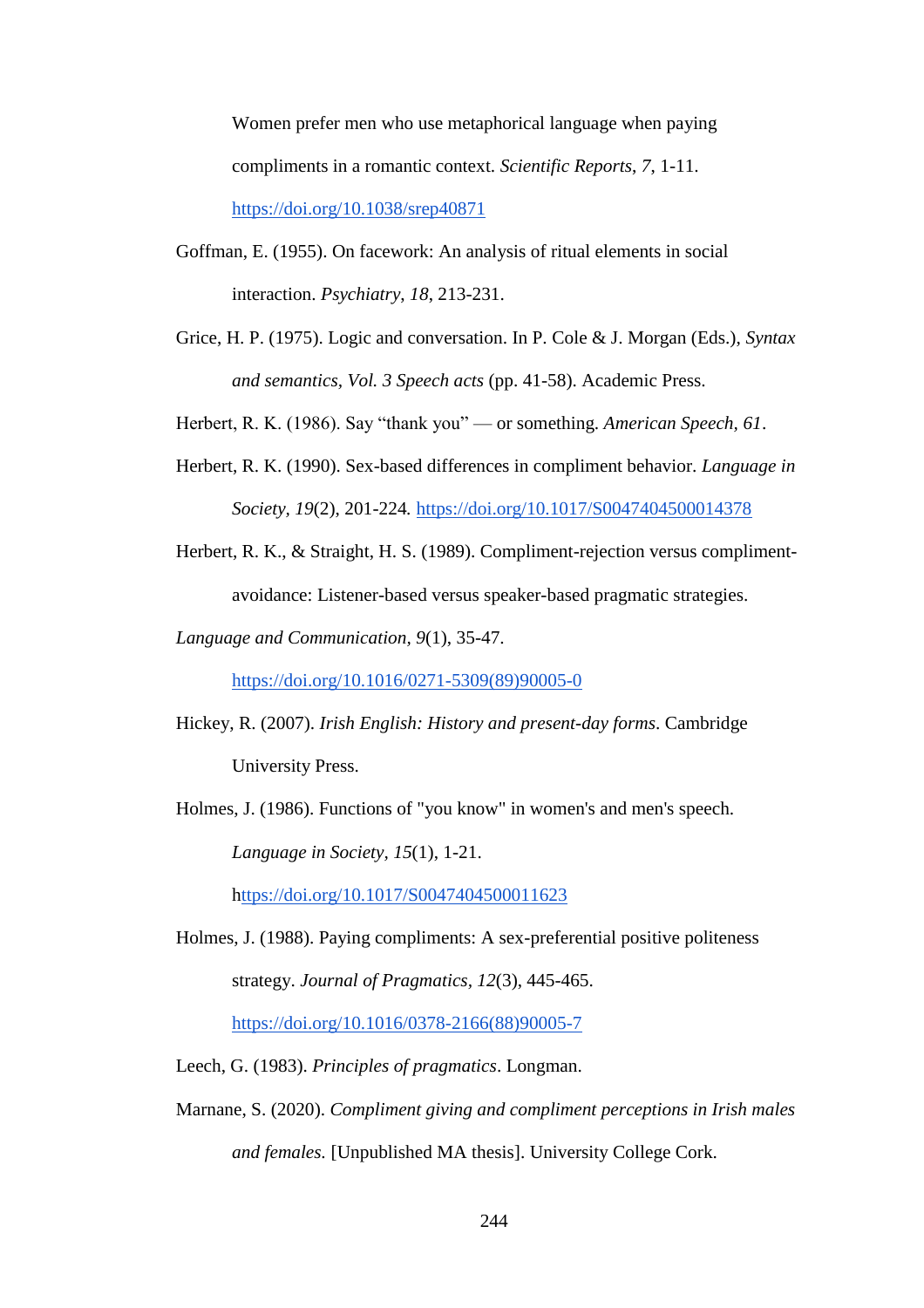- McCarthy, M. M. (2018). A pragmatic analysis of requests in Irish English and Russian. *TEANGA, the Journal Association for Applied Linguistics, 25*, 121- 137.<https://doi.org/10.35903/teanga.v25i0.54>
- McMillan, D. B. (2013). *"You're looking good": Compliment or harassment?* [Doctoral dissertation]. Brigham Young University.
- Miles, P. (1994). Compliments and gender. *University of Hawaii Occasional Papers*, *26*, 85-137.
- O'Keeffe, A., Clancy, B., & Adolphs, S. (2011). *Introducing pragmatics in use.*  Routledge.
- Parisi, C., & Wogan, P. (2006). Compliment topics and gender. *Women and Language, 29*(2), 21-28.
- Paulston, C. B., & Tucker, G. R. (2003). *Sociolinguistics: The essential readings*. Blackwell.
- Qanbar, N. (2012). Compliments in the Yemeni society: A sociolinguistic perspective. *Journal of Language Studies, 12*(3), 999-1013.
- Rees-Miller, J. (2011). Compliments revisited: Contemporary compliments and gender. *Journal of Pragmatics, 43*(11), 2673-2688. <https://doi.org/10.1016/j.pragma.2011.04.014>
- Sardabi, N., & Afghari, A. (2015). Gender differences in the use of intensifiers. *Journal of Applied Linguistics and Language Research, 2*(7), 203-213.
- Schneider, K. P. (2005). 'No problem, you're welcome, anytime': Responding to thanks in Ireland, England, and the USA. In A. Barron & K. P. Schneider (Eds.), *The pragmatics of Irish English* (pp. 101-139). Mouton de Gruyter.

Schneider, K. P., & Schneider, I. (2000). Bescheidenheit in vier kulturen: